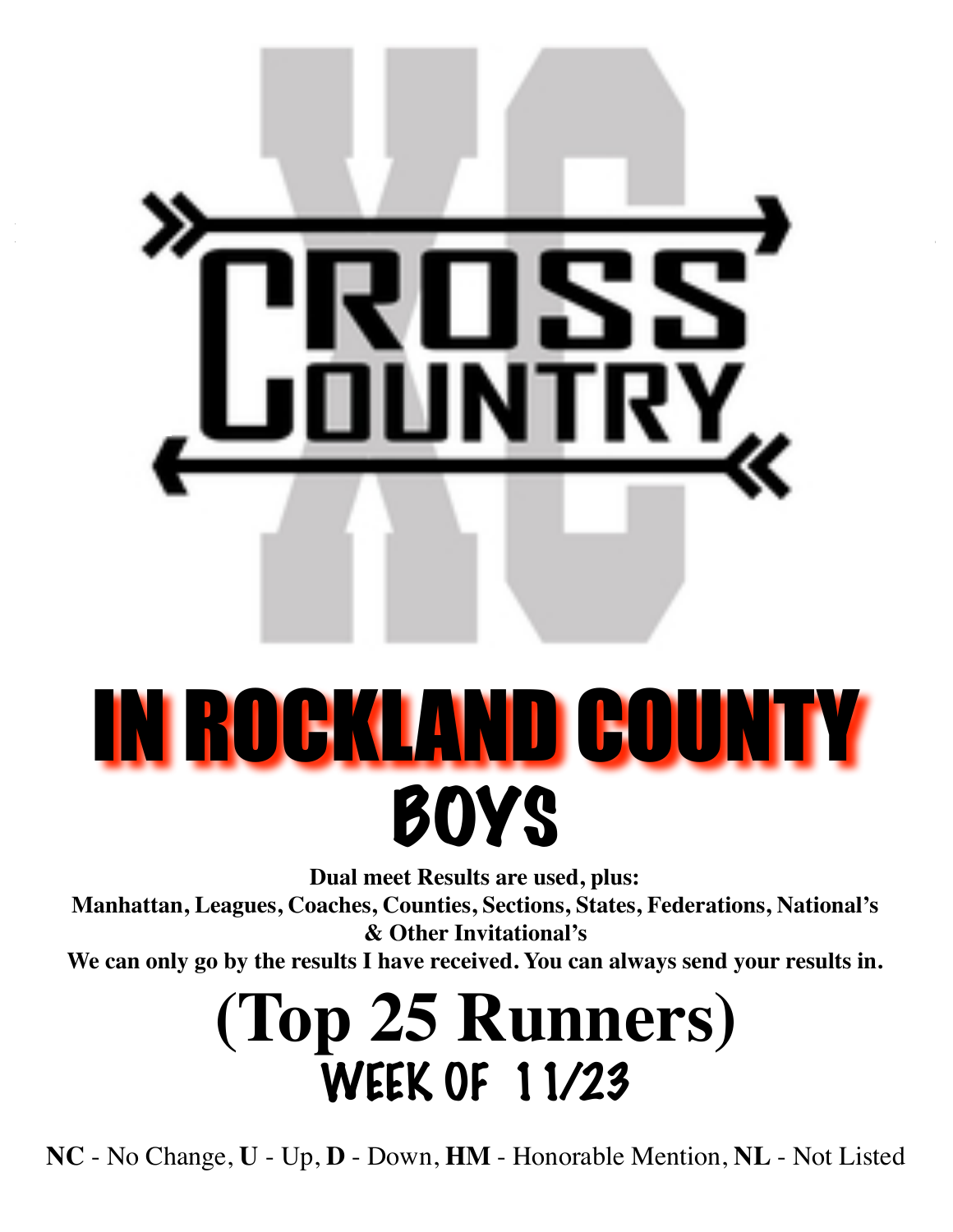### (1) Daniel Shephard (NR) SR

#### **Weeks in top 25: Last Season (2) -** 9/6 NC, 10/14 NC, 10/19 NC, 11/1 NC, 11/11 NC, 11/16 NC, 11/23 NC,

#### **Dual Meet Results (He Beat):**

**Date Meet Dist. Race/Place Time Place** 

| 9/6/19   | <b>Red Raider Run</b>                 | 3M   | V. / 1st            | 15:39.80 | <b>Bear Mountain Park, NY</b> |
|----------|---------------------------------------|------|---------------------|----------|-------------------------------|
| 9/14/19  |                                       |      |                     |          |                               |
| 9/21/19  | <b>Suffern Invitational</b>           | 3M   | V.C/1st             | 15:49.20 | <b>Bear Mountain, NY</b>      |
| 9/28/19  | <b>Six Flag Invitational</b>          | 5K   | V.A/4th             | 16:20.00 | <b>Jackson</b> , NJ           |
| 10/4/19  | <b>Scarsdale Invitational</b>         | 3M   | V <sub>1</sub> /2nd | 15:15.70 | <b>Croton Harmon, NY</b>      |
| 10/12/19 | <b>Manhattan Invitational</b>         | 2.5  | V.C/2nd             | 12:51.60 | <b>Van Cortlandt Park, NY</b> |
| 10/19/19 | <b>Section 1 Coaches Invitational</b> | 5k   | V.2/1st             | 16:19.40 | <b>Bowdoin Park, NY</b>       |
| 10/29/19 | <b>Rockland County Championships</b>  | 3M   | V/1st               | 15:34.20 | <b>Bear Mountain, NY</b>      |
| 11/9/19  | <b>Section 1 Championships</b>        | 5K   | V.A/1st             | 16:21.30 | <b>Bowdoin Park, NY</b>       |
| 11/16/19 | <b>New York State Meet</b>            | 4500 | V.A/4th             | 14:46.30 | <b>Plattsburgh, NY</b>        |
| 11/23/19 | <b>NY Federation Championships</b>    | 5K   |                     |          | <b>Bowdoin Park, NY</b>       |
|          |                                       |      |                     |          |                               |
|          |                                       |      |                     |          |                               |

# (2) Bryan Onody (NR) SR

**Weeks in top 25: Last Season (19) -** 9/5 NC, (3)10/14 U, (2) 10/19 U, 11/1 NC, 11/11 NC, 11/16 NC, 11/23 NC,

#### **Dual Meet Results (He Beat):**

| 9/6/19               | <b>Red Raider Run</b>                                                         | 3M              | $V_{\bullet}$ /                | 16:17.40             | <b>Bear Mountain Park, NY</b>                       |
|----------------------|-------------------------------------------------------------------------------|-----------------|--------------------------------|----------------------|-----------------------------------------------------|
| 9/14/19<br>9/21/19   | <b>Suffern Invitational</b>                                                   | 3M              | V.C/2nd                        | 15:59.80             | <b>Bear Mountain, NY</b>                            |
| 9/28/19              | <b>Six Flag Invitational</b>                                                  | 5K              | V.A/2nd                        | 16:16.00             | <b>Jackson</b> , NJ                                 |
| 10/5/19              | <b>Scarsdale Invitational</b>                                                 | 3M              | V <sub>1</sub> /3rd            | 15:17.30             | <b>Croton Harmon, NY</b>                            |
| 10/12/19             | <b>Manhattan Invitational</b>                                                 | 2.5             | V.C/3rd                        | 12:53.80             | <b>Van Cortlandt Park, NY</b>                       |
| 10/19/19<br>10/29/19 | <b>Section 1 Coaches Invitational</b><br><b>Rockland County Championships</b> | <b>5K</b><br>3M | V.2/2nd<br>V <sub>1</sub> /3rd | 16:38.80<br>16:14.60 | <b>Bowdoin Park, NY</b><br><b>Bear Mountain, NY</b> |
| 11/9/19              | <b>Section 1 Championships</b>                                                | <b>5K</b>       | V.A/9th                        | 17:09.50             | <b>Bowdoin Park, NY</b>                             |
| 11/16/19             | <b>New York State Meet</b>                                                    | 4500            | V.A/50th                       | 15:33.20             | <b>Plattsburgh, NY</b>                              |
| 11/23/19             | <b>NY Federation Championships</b>                                            | 5K              | V/64th                         | 17:12.20             | <b>Bowdoin Park, NY</b>                             |
|                      |                                                                               |                 |                                |                      |                                                     |
|                      |                                                                               |                 |                                |                      |                                                     |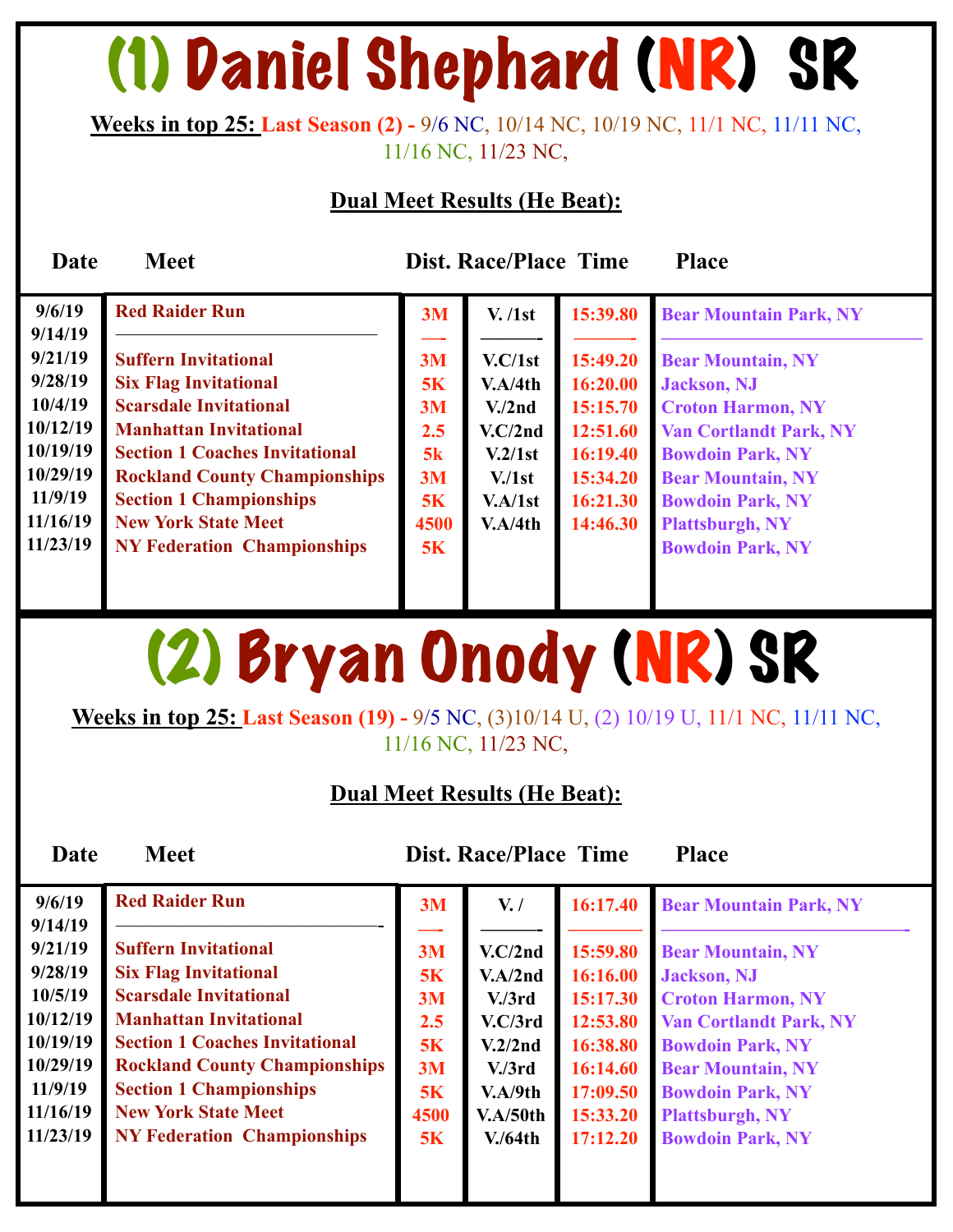### (3) Travis Delaney (SUFF) JR

#### **Weeks in top 25: Last Season (10) -** 9/5 NC, (6)10/14 U, (4) 10/19 U, 11/1 NC, 11/11 NC, 11/16 NC, 11/23 NC,

#### **Dual Meet Results (He Beat):**

**Date Meet Dist. Race/Place Time Place** 

| <b>Jim Smith Invitational</b><br>9/14/19<br>5K<br>V.Jr/3rd<br>17:34.27<br><b>Sunken Meadow, NY</b><br>9/21/19<br><b>Suffern Invitational</b><br>16:32.70<br>V.A/7th<br><b>Bear Mountain, NY</b><br>3M<br>9/28/19<br><b>Herrmann Invitational</b><br>5K<br>17:14.10<br>V.2/4th<br><b>Utica, NY</b><br>10/5/19<br>——<br>10/12/19<br><b>Manhattan Invitational</b><br>2.5<br>13:15.10<br>V.A/7th<br><b>Van Cortlandt Park, NY</b><br>10/19/19<br><b>Section 1 Coaches Invitational</b><br>5K<br>17:01.10<br><b>Bowdoin Park, NY</b><br>V.4/3rd<br>10/29/19<br><b>Rockland County Championships</b><br>3M<br>16:03.30<br><b>Bear Mountain, NY</b><br>V <sub>1</sub> /2nd<br>11/9/19<br><b>Section 1 Championships</b><br>5K<br>V.A/8th<br>17:05.90<br><b>Bowdoin Park, NY</b><br>11/16/19<br><b>New York State Meet</b><br>4500<br><b>Plattsburgh, NY</b><br>11/23/19<br><b>NY Federation Championships</b><br><b>Bowdoin Park, NY</b> | 9/7/19 | <b>Washingtonville Invitational</b> | 3M | V. /4th | 16:14.8 | <b>Washingtonville, NY</b> |  |
|------------------------------------------------------------------------------------------------------------------------------------------------------------------------------------------------------------------------------------------------------------------------------------------------------------------------------------------------------------------------------------------------------------------------------------------------------------------------------------------------------------------------------------------------------------------------------------------------------------------------------------------------------------------------------------------------------------------------------------------------------------------------------------------------------------------------------------------------------------------------------------------------------------------------------------|--------|-------------------------------------|----|---------|---------|----------------------------|--|
|------------------------------------------------------------------------------------------------------------------------------------------------------------------------------------------------------------------------------------------------------------------------------------------------------------------------------------------------------------------------------------------------------------------------------------------------------------------------------------------------------------------------------------------------------------------------------------------------------------------------------------------------------------------------------------------------------------------------------------------------------------------------------------------------------------------------------------------------------------------------------------------------------------------------------------|--------|-------------------------------------|----|---------|---------|----------------------------|--|

# (4) Oisin Selby (PR) JR

**Weeks in top 25: -** 9/5 NC, (5)10/14 NC, (5) 10/19 U, 11/1 NC, 11/11 NC, 11/16 NC, 11/23 NC,

#### **Dual Meet Results (He Beat):**

| $9^{1/19}$<br>9/14/19<br>9/21/19<br>9/28/19<br>10/4/19<br>10/12/19<br>10/19/19 | <b>Big Purple XC Wave</b><br><b>Suffern Invitational</b><br><b>Gressler XC Run</b><br><b>League 2A Championships</b><br><b>Manhattan Invitational</b><br><b>Section 1 Coaches Invitational</b> | 5K<br>3M<br>5K<br>3M<br>2.5<br>5K | $V_{\cdot}$ /<br>V.2/10th<br>V.B/6th<br>V.1/1st<br>V <sub>1</sub> /2nd<br>V.B/9th<br>V.4/6th | 16:33.80<br>16:23.70<br>17:05.40<br>16:27.15<br>13:35.70<br>17:16.00 | <b>Warwick, NY</b><br><b>Bear Mountain, NY</b><br><b>White Plains, NY</b><br><b>Bear Mountain, NY</b><br><b>Van Cortlandt Park, NY</b><br><b>Bowdoin Park, NY</b> |
|--------------------------------------------------------------------------------|------------------------------------------------------------------------------------------------------------------------------------------------------------------------------------------------|-----------------------------------|----------------------------------------------------------------------------------------------|----------------------------------------------------------------------|-------------------------------------------------------------------------------------------------------------------------------------------------------------------|
| 10/29/19<br>11/9/19<br>11/16/19<br>11/23/19                                    | <b>Rockland County Championships</b><br><b>Section 1 Championships</b><br><b>New York State Meet</b><br><b>NY Federation Championships</b>                                                     | 3M<br>5K<br>4500                  | V/4th<br>V.B/1st<br>V.B/51st                                                                 | 16:16.80<br>17:10.00<br>15:52.30                                     | <b>Bear Mountain, NY</b><br><b>Bowdoin Park, NY</b><br><b>Plattsburgh, NY</b><br><b>Bowdoin Park, NY</b>                                                          |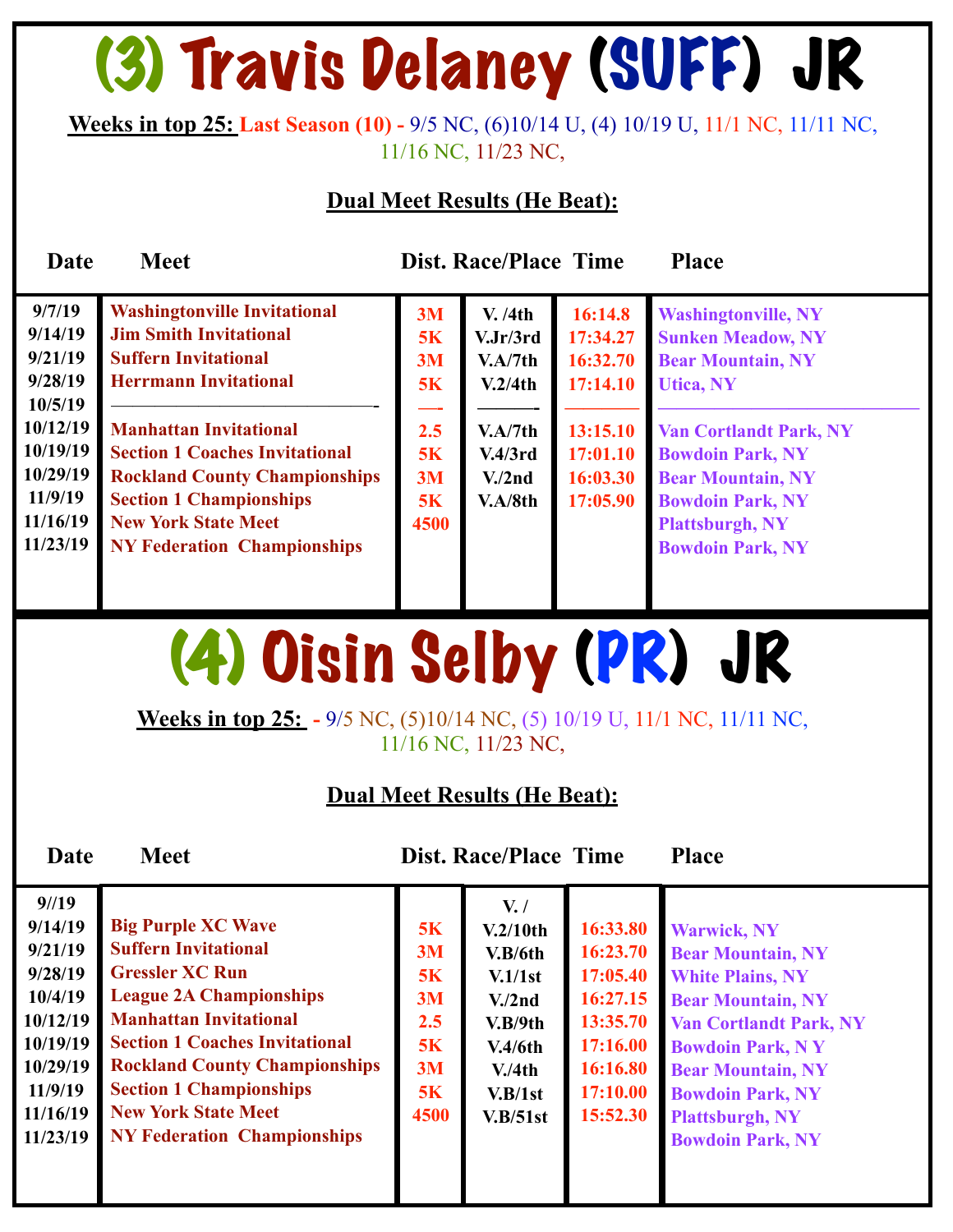# (5) John Fontanez (NAN) SOPH

#### **Weeks in top 25: -** 9/5 NC, (8)10/14 U, (7) 10/19 U, (6) 11/1 U, 11/11 NC, 11/16 NC, 11/23 NC,

#### **Dual Meet Results (He Beat):**

| Date                                                                                              | <b>Meet</b>                                                                                                                                                                                                                                                                                                          |                                                     | <b>Dist. Race/Place Time</b>                                                                                                           |                                                                                                          | <b>Place</b>                                                                                                                                                                                                                                    |
|---------------------------------------------------------------------------------------------------|----------------------------------------------------------------------------------------------------------------------------------------------------------------------------------------------------------------------------------------------------------------------------------------------------------------------|-----------------------------------------------------|----------------------------------------------------------------------------------------------------------------------------------------|----------------------------------------------------------------------------------------------------------|-------------------------------------------------------------------------------------------------------------------------------------------------------------------------------------------------------------------------------------------------|
| 9/6/19<br>9/14/19<br>9/21/19<br>9/28/19<br>10/5/19<br>10/12/19<br>10/19/19<br>10/29/19<br>11/9/19 | <b>Somers Big Red Invitational</b><br><b>Big Purple XC Wave</b><br><b>Suffern Invitational</b><br><b>Six Flag Invitational</b><br><b>League 2A Championships</b><br><b>Manhattan Invitational</b><br><b>Section 1 Coaches Invitational</b><br><b>Rockland County Championships</b><br><b>Section 1 Championships</b> | 5K<br>5K<br>3M<br>5K<br>3M<br>2.5<br>5K<br>3M<br>5K | V. / 4th<br>V <sub>1</sub> /14th<br>V.C/7th<br>V.D/5th<br>V <sub>1</sub> /3rd<br>V.D/16th<br>V.3/4th<br>V <sub>1</sub> /5th<br>V.B/4th | 17:29.30<br>16:49.10<br>16:42.20<br>16:59.00<br>16:31.46<br>13:43.20<br>17:29.60<br>16:17.40<br>17:21.20 | <b>Lincolndale, NY</b><br><b>Warwick, NY</b><br><b>Bear Mountain, NY</b><br><b>Jackson</b> , NJ<br><b>Bear Mountain, NY</b><br><b>Van Cortlandts Park, NY</b><br><b>Bowdoin Park, NY</b><br><b>Bear Mountain, NY</b><br><b>Bowdoin Park, NY</b> |
| 11/16/19<br>11/23/19<br>11/30/19                                                                  | <b>New York State Meet</b><br><b>NY Federation Championships</b><br><b>Foot Locker Northeast Regional</b>                                                                                                                                                                                                            | 4500<br>5K                                          | V.B/52nd<br>$V/15$ th                                                                                                                  | 15:52.40<br>17:19.10                                                                                     | <b>Plattsburgh, NY</b><br><b>Bowdoin Park, NY</b><br><b>Van Cortlandt Park, NY</b>                                                                                                                                                              |

### (6) Kieran Dudek (CS) SOPH

**Weeks in top 25: -** 9/5 NC, (7)10/14 D, (8) 10/19 NC, (8) 11/1 D, (10) 11/11 U, 11/16 NC, 11/23 NC,

#### **Dual Meet Results (He Beat):**

| $9^{1/19}$<br>9/14/19<br>9/21/19<br>9/28/19<br>10/5/19<br>10/12/19<br>10/19/19<br>10/29/19<br>11/9/19 | <b>Red Raider Run</b><br><b>Big Purple Wave</b><br><b>Suffern Invitational</b><br><b>Gressler XC Run</b><br><b>Manhattan Invitational</b><br><b>Section 1 Coaches Invitational</b><br><b>Rockland County Championships</b> | 3M<br>5K<br>3M<br>5K<br>2.5<br>5K<br>3M | V. /9th<br>V.1/14th<br>So./1st<br>V.1/3rd<br>So.A/1st<br>V.2/13th<br>$V/15$ th | 16:57.3<br>16:49.10<br>16:40.80<br>17:17.70<br>13:51.10<br>17:30.30<br>17:03.70 | <b>Bear Mountain Park, NY</b><br><b>Warwick, NY</b><br><b>Bear Mountain, NY</b><br><b>White Plains, NY</b><br><b>Van Cortandt Park, NY</b><br><b>Bowdoin Park, NY</b><br><b>Bear Mountain, NY</b> |
|-------------------------------------------------------------------------------------------------------|----------------------------------------------------------------------------------------------------------------------------------------------------------------------------------------------------------------------------|-----------------------------------------|--------------------------------------------------------------------------------|---------------------------------------------------------------------------------|---------------------------------------------------------------------------------------------------------------------------------------------------------------------------------------------------|
| 11/16/19                                                                                              | <b>Section 1 Championships</b><br><b>New York State Meet</b>                                                                                                                                                               | 5K<br>4500                              | V.A/7th                                                                        | 17:05.90                                                                        | <b>Bowdoin Park, NY</b><br><b>Plattsburgh, NY</b>                                                                                                                                                 |
| 11/23/19                                                                                              | <b>NY Federation Championships</b>                                                                                                                                                                                         |                                         |                                                                                |                                                                                 | <b>Bowdoin Park, NY</b>                                                                                                                                                                           |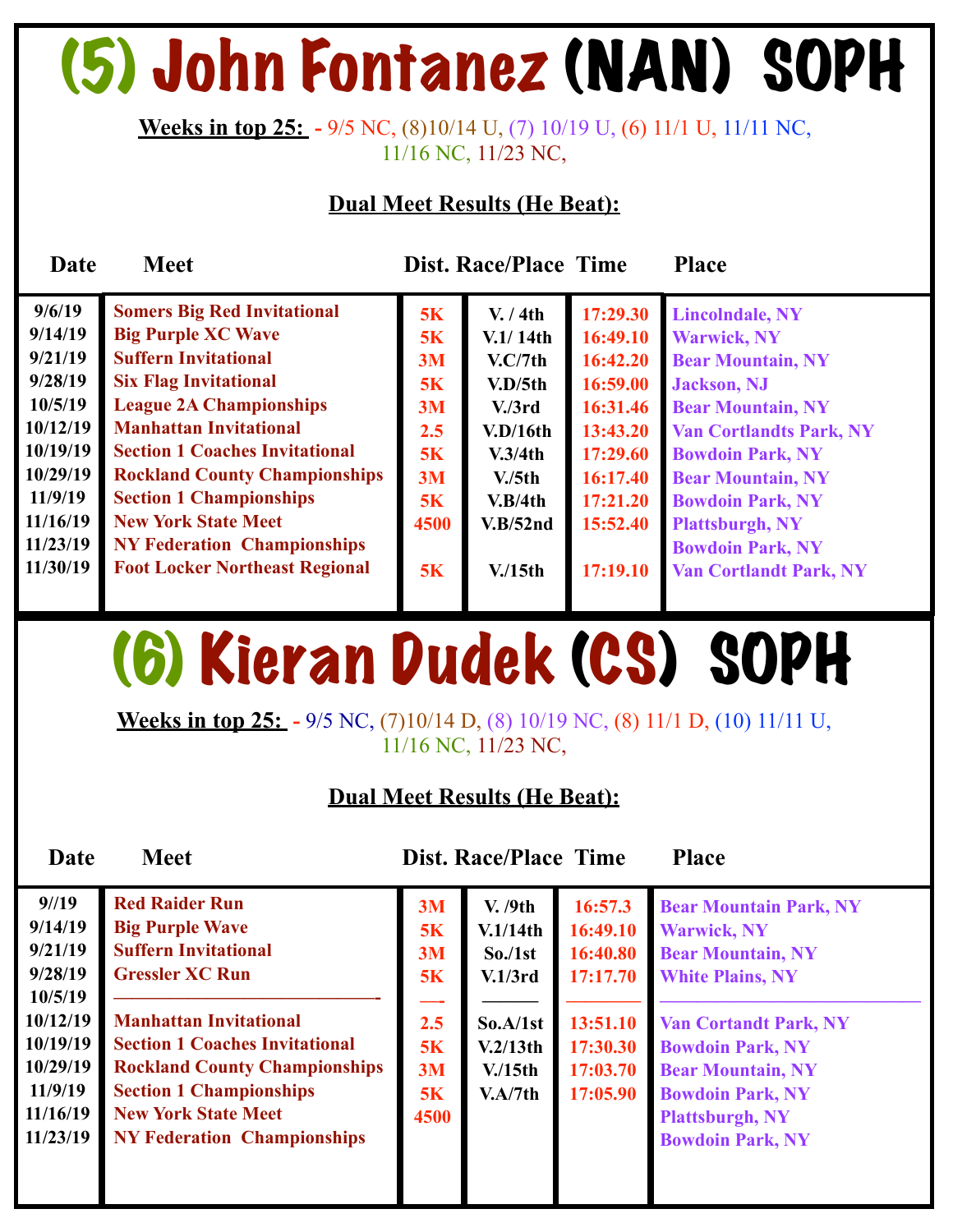# (7) Jack Gulak (NR) JR

**Weeks in top 25: -** 9/5 NC, (11)10/14 D, (12) 10/19 U, 11/1 NC, 11/11 NC, (7) 11/16 D, (8) 11/23 U,

#### **Dual Meet Results (He Beat):**

| Date                 | <b>Meet</b>                                                            |          | <b>Dist. Race/Place Time</b>    |                      | <b>Place</b>                                        |
|----------------------|------------------------------------------------------------------------|----------|---------------------------------|----------------------|-----------------------------------------------------|
| 9/6/19               | <b>Red Raider Run</b>                                                  | 3M       | V/12th                          | 17:13.8              | <b>Bear Mountain Park, NY</b>                       |
| 9/14/19<br>9/21/19   | <b>Suffern Invitational</b>                                            | 3M       | V.C/16th                        | 16:56.30             | <b>Bear Mountain, NY</b>                            |
| 9/28/19              | <b>Six Flag Invitational</b>                                           | 5K       | V.1A/12th                       | 16:48.00             | <b>Jackson</b> , NJ                                 |
| 10/4/19              | <b>Scarsdale Invitational</b>                                          | 3M       | V/13 <sup>th</sup>              | 16:03.30             | <b>Croton Harmon, NY</b>                            |
| 10/12/19             | <b>Manhattan Invitational</b>                                          | 2.5      | V.C/38th                        | 13:54.10             | <b>Van Cortlandt Park, NY</b>                       |
| 10/19/19<br>10/29/19 | <b>Section 1 Coaches Invitational</b>                                  | 5K       | V.2/10th                        | 17:21.30             | <b>Bowdoin Park, NY</b>                             |
| 11/9/19              | <b>Rockland County Championships</b><br><b>Section 1 Championships</b> | 3M<br>5K | V <sub>1</sub> /7th<br>V.A/10th | 16:34.90<br>17:11.50 | <b>Bear Mountain, NY</b><br><b>Bowdoin Park, NY</b> |
| 11/16/19             | <b>New York State Meet</b>                                             | 4500     | <b>V.A/89th</b>                 | 16:11.30             | <b>Plattsburgh, NY</b>                              |
| 11/23/19             | <b>NY Federation Championships</b>                                     | 5K       | V <sub>1</sub> /78th            | 17:18.00             | <b>Bowdoin Park, NY</b>                             |
|                      |                                                                        |          |                                 |                      |                                                     |
|                      |                                                                        |          |                                 |                      |                                                     |

### (8) Scott Brophy (NR) JR

**Weeks in top 25: -** 9/5 NC, (9)10/14 NC, (9) 10/19 NC, (9) 11/1 U, 11/11 NC, (8) 11/16 U, (7) 11/23 D,

#### **Dual Meet Results (He Beat):**

| 9/6/19   | <b>Red Raider Run</b>                 | 3M   | V. /11th        | 17:08.4  | <b>Bear Mountain Park, NY</b> |
|----------|---------------------------------------|------|-----------------|----------|-------------------------------|
| 9/14/19  |                                       |      |                 |          |                               |
| 9/21/19  | <b>Suffern Invitational</b>           | 3M   | V.C/10th        | 16:46.20 | <b>Bear Mountain, NY</b>      |
| 9/28/19  | <b>Six Flag Invitational</b>          | 5K   | <b>V.A/18th</b> | 16:57.00 | <b>Jackson</b> , NJ           |
| 10/5/19  | <b>Scarsdale Invitational</b>         | 3M   | V/17th          | 16:17.50 | <b>Croton Harmon, NY</b>      |
| 10/12/19 | <b>Manhattan Invitational</b>         | 2.5  | V.C/34th        | 13:52.20 | <b>Van Cortlandt Park, NY</b> |
| 10/19/19 | <b>Section 1 Coaches Invitational</b> | 5K   | V.2/17th        | 17:38.80 | <b>Bowdoin Park, NY</b>       |
| 10/29/19 | <b>Rockland County Championships</b>  | 3M   | $V/10$ th       | 16:46.60 | <b>Bear Mountain, NY</b>      |
| 11/9/19  | <b>Section 1 Championships</b>        | 5K   | V.A/18th        | 17:28.30 | <b>Bowdoin Park, NY</b>       |
| 11/16/19 | <b>New York State Meet</b>            | 4500 | <b>V.A/70th</b> | 15:52.90 | <b>Plattsburgh, NY</b>        |
| 11/23/19 | <b>NY Federation Championships</b>    | 5K   | V/146th         | 17:53.10 | <b>Bowdoin Park, NY</b>       |
|          |                                       |      |                 |          |                               |
|          |                                       |      |                 |          |                               |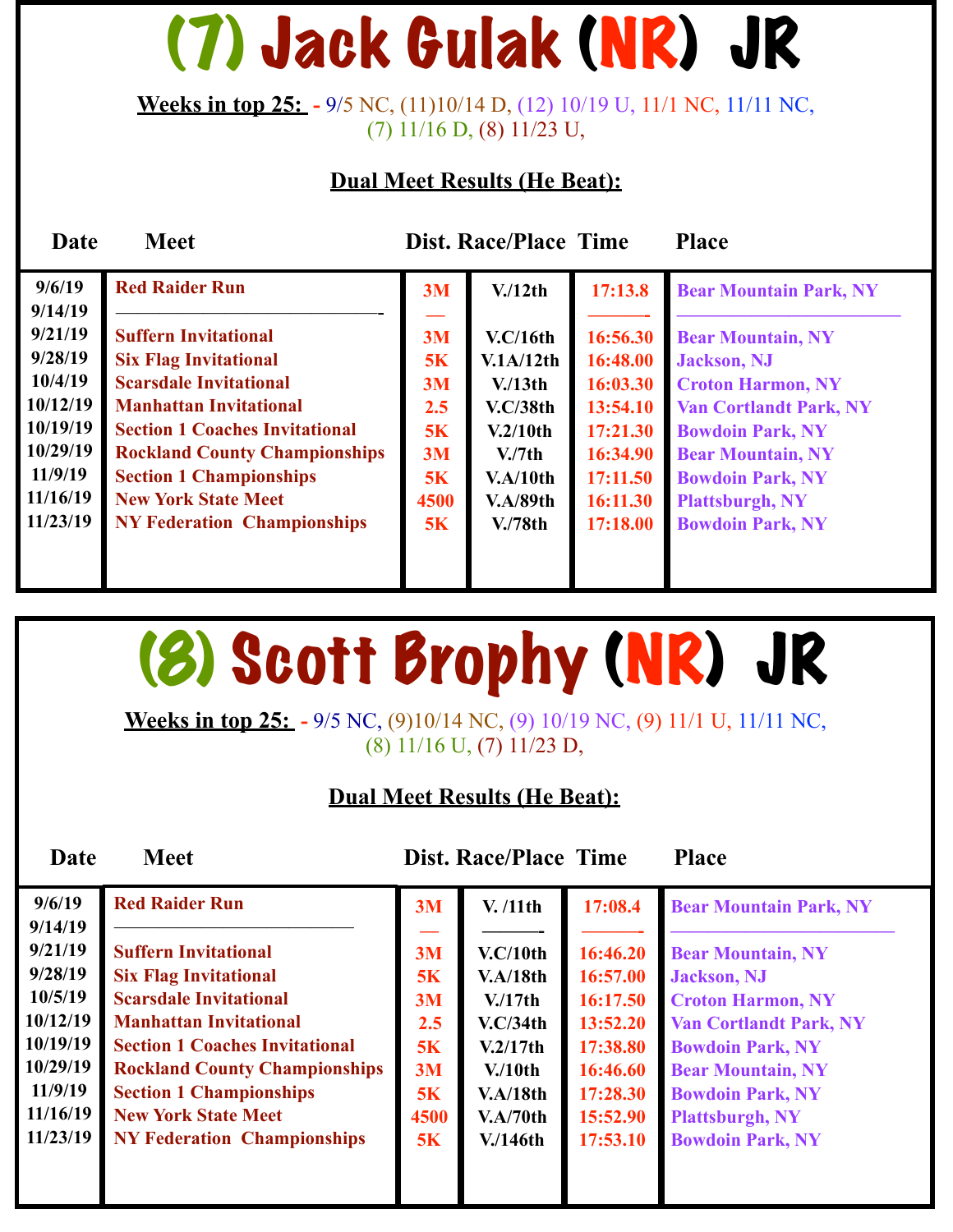### (9) Jack Dowd (PR) JR

**Weeks in top 25: -** 9/5, (19)10/14 U, (10) 10/19 D, (11) 11/1 U, (9) 11/11 D, 11/16 NC, 11/23 NC,

#### **Dual Meet Results (He Beat):**

**Date Meet Dist. Race/Place Time Place** 

| 9/19     |                                       |         | $V_{\cdot}$ / |          |                               |
|----------|---------------------------------------|---------|---------------|----------|-------------------------------|
| 9/14/19  | <b>Big Purple XC Wave</b>             | 5K      | V.2/25th      | 17:14.10 | <b>Warwick, NY</b>            |
| 9/21/19  | <b>Suffern Invitational</b>           | 3M      | V.B/26th      | 17:23.80 | <b>Bear Mountain, NY</b>      |
| 9/28/19  | <b>Gressler XC Run</b>                | 5K      | V.1/8th       | 18:01.20 | <b>White Plains, NY</b>       |
| 10/4/19  | <b>League 2A Championships</b>        | 3M      | V/4th         | 16:39.84 | <b>Bear Mountain, NY</b>      |
| 10/12/19 | <b>Manhattan Invitational</b>         | $2.5\,$ | V.B/19th      | 13:52.70 | <b>Van Cortlandt Park, NY</b> |
| 10/19/19 | <b>Section 1 Coaches Invitational</b> | 5K      | V.4/20th      | 17:50.00 | <b>Bowdoin Park, NY</b>       |
| 10/29/19 | <b>Rockland County Championships</b>  | 3M      | V.9th         | 16:44.30 | <b>Bear Mountain, NY</b>      |
| 11/9/19  | <b>Section 1 Championships</b>        | 5K      | V.B/10th      | 17:44.00 | <b>Bowdoin Park, NY</b>       |
| 11/16/19 | <b>New York State Meet</b>            | 4500    | V.B/53rd      | 15:55.20 | <b>Plattsburgh, NY</b>        |
| 11/23/19 | <b>NY Federation Championships</b>    |         |               |          | <b>Bowdoin Park, NY</b>       |
|          |                                       |         |               |          |                               |
|          |                                       |         |               |          |                               |

### (10) Cliff Carty (PR) JR

**Weeks in top 25: -** 9/5 NC, (4)10/14 D, (6) 10/19 D, (10) 11/1 U, (6) 11/11 D, 11/16 NC, 11/23 NC,

#### **Dual Meet Results (He Beat):**

| 9/7/19   |                                       |      |                     |          |                               |
|----------|---------------------------------------|------|---------------------|----------|-------------------------------|
| 9/14/19  | <b>Big Purple XC Wave</b>             | 5K   | V.2/55th            | 17:54.70 | <b>Warwick, NY</b>            |
| 9/21/19  | <b>Suffern Invitational</b>           | 3M   | V.B/5th             | 16:22.70 | <b>Bear Mountain, NY</b>      |
| 9/28/19  | <b>Gressler XC Run</b>                | 5K   | V.1/5 <sub>th</sub> | 17:47.90 | <b>White Plains, NY</b>       |
| 10/4/19  | <b>League 2A Championships</b>        | 3M   | V <sub>1st</sub>    | 16:23.84 | <b>Bear Mountain, NY</b>      |
| 10/12/19 | <b>Manhattan Invitational</b>         | 2.5  | V.B/20th            | 13:53.60 | <b>Van Cortlandt Park, NY</b> |
| 10/19/19 | <b>Section 1 Coaches Invitational</b> | 5K   | V.4/16th            | 17:44.00 | <b>Bowdoin Park, NY</b>       |
| 10/29/19 | <b>Rockland County Championships</b>  | 3M   | V/6th               | 16:29.20 | <b>Bear Mountain, NY</b>      |
| 11/9/19  | <b>Section 1 Championships</b>        | 5K   | V.B/8th             | 17:34.90 | <b>Bowdoin Park, NY</b>       |
| 11/16/19 | <b>New York State Meet</b>            | 4500 | V.B/71st            | 16:22.70 | <b>Plattsburgh, NY</b>        |
| 11/23/19 | <b>NY Federation Championships</b>    |      |                     |          | <b>Bowdoin Park, NY</b>       |
|          |                                       |      |                     |          |                               |
|          |                                       |      |                     |          |                               |
|          |                                       |      |                     |          |                               |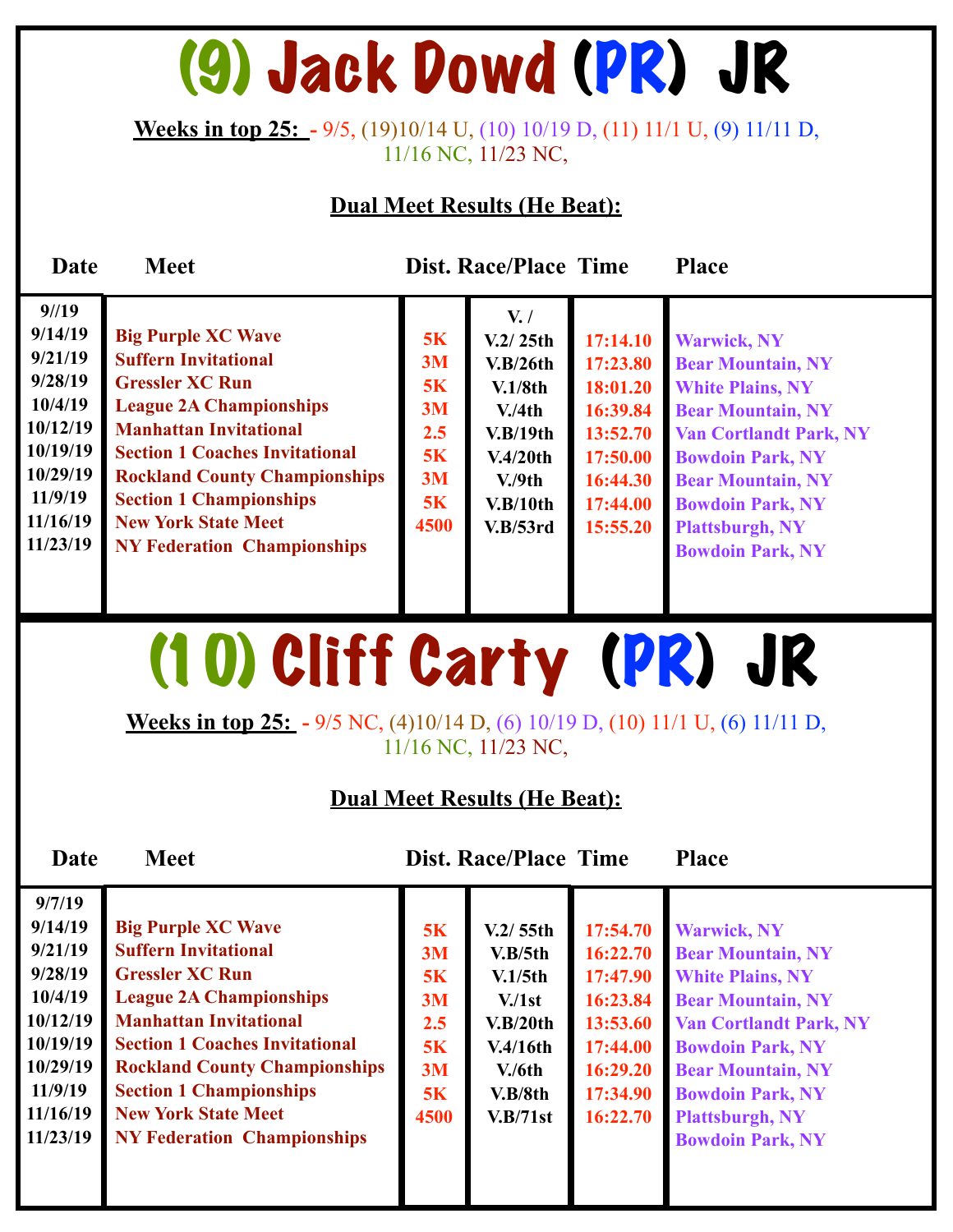# (11) Aidan O'Connell (SUFF) SR

**Weeks in top 25: -** 10/5 NC, (13)10/14 NC, (13) 10/19 NC, (13) 11/1 NC, (13) 11/11 U, 11/16 NC, 11/23 NC,

#### **Dual Meet Results (He Beat):**

| <b>Dist. Race/Place Time</b><br><b>Meet</b><br><b>Place</b><br>Date                                                                                                                                                                                                                                                                                                                                                                                                                                                                                                                                                                                                                                                                                                                                                                                                                                                                                                                                       |  |
|-----------------------------------------------------------------------------------------------------------------------------------------------------------------------------------------------------------------------------------------------------------------------------------------------------------------------------------------------------------------------------------------------------------------------------------------------------------------------------------------------------------------------------------------------------------------------------------------------------------------------------------------------------------------------------------------------------------------------------------------------------------------------------------------------------------------------------------------------------------------------------------------------------------------------------------------------------------------------------------------------------------|--|
| 9/7/19<br><b>Washingtonville Invitational</b><br>2.5<br>16:49.4<br>V. /11th<br><b>Washingtonville, NY</b><br>9/14/19<br><b>Jim Smith Invitational</b><br>5K<br><b>Sunken Meadow, NY</b><br>9/21/19<br><b>Suffern Invitational</b><br>3M<br>V.A/11th<br>16:54.10<br><b>Bear Mountain, NY</b><br>9/28/19<br><b>Herrmann Invitational</b><br>17:54.50<br>5K<br>V.2/11th<br><b>Utica, NY</b><br>10/5/19<br>10/12/19<br><b>Manhattan Invitational</b><br>2.5<br>13:56.20<br>V.A/36th<br><b>Van Cortlandt Park, NY</b><br>10/19/19<br><b>Section 1 Coaches Invitational</b><br>5K<br>18:04.20<br>V.4/26th<br><b>Bowdoin Park, NY</b><br>10/29/19<br><b>Rockland County Championships</b><br>3M<br>V/12th<br>16:54.30<br><b>Bear Mountain, NY</b><br>11/9/19<br><b>Section 1 Championships</b><br>5K<br>17:48.10<br>V.A/27th<br><b>Bowdoin Park, NY</b><br>11/16/19<br><b>New York State Meet</b><br>4500<br><b>Plattsburgh, NY</b><br>11/23/19<br><b>NY Federation Championships</b><br><b>Bowdoin Park, NY</b> |  |

# (12) Dylan McMorrow (TZ) JR

**Weeks in top 25: Pre Season -** 10/5 NC, (NL)10/14, (18) 10/19 U, (14) 11/1 NC, (14) 11/11 U, 11/16 NC, 11/23 NC,

#### **Dual Meet Results (He Beat):**

| 9/7/19<br>9/14/19<br>9/21/19<br>9/28/19<br>10/4/19<br>10/12/19<br>10/19/19<br>10/29/19<br>11/9/19<br>11/16/19<br>11/23/19 | <b>Queenbury Invitational</b><br><b>Bob Pratt Invitational</b><br><b>League 2A Championships</b><br><b>Manhattan Invitational</b><br><b>Section 1 Coaches Invitational</b><br><b>Rockland County Championships</b><br><b>Section 1 Championships</b><br><b>New York State Meet</b><br><b>NY Federation Championships</b> | 5K<br>5K<br>5K<br>3M<br>2.5<br>5K<br>3M<br>5K<br>4500 | $V.1/88$ th<br>V.R/13th<br>V/6th<br>V.B/40th<br>V.1/23rd<br>V/14th<br>V.B/12th | 18:09.52<br>18:34.96<br>16:55.66<br>14:10.90<br>18:06.40<br>16:57.70<br>17:53.60 | <b>Queenbury, NY</b><br><b>Sunken Meadow, NY</b><br><b>Bear Mountain, NY</b><br><b>Van Cortlandt Park, NY</b><br><b>Bowdoin Park, NY</b><br><b>Bear Mountain, NY</b><br><b>Bowdoin Park, NY</b><br><b>Plattsburgh, NY</b><br><b>Bowdoin Park, NY</b> |
|---------------------------------------------------------------------------------------------------------------------------|--------------------------------------------------------------------------------------------------------------------------------------------------------------------------------------------------------------------------------------------------------------------------------------------------------------------------|-------------------------------------------------------|--------------------------------------------------------------------------------|----------------------------------------------------------------------------------|------------------------------------------------------------------------------------------------------------------------------------------------------------------------------------------------------------------------------------------------------|
|                                                                                                                           |                                                                                                                                                                                                                                                                                                                          |                                                       |                                                                                |                                                                                  |                                                                                                                                                                                                                                                      |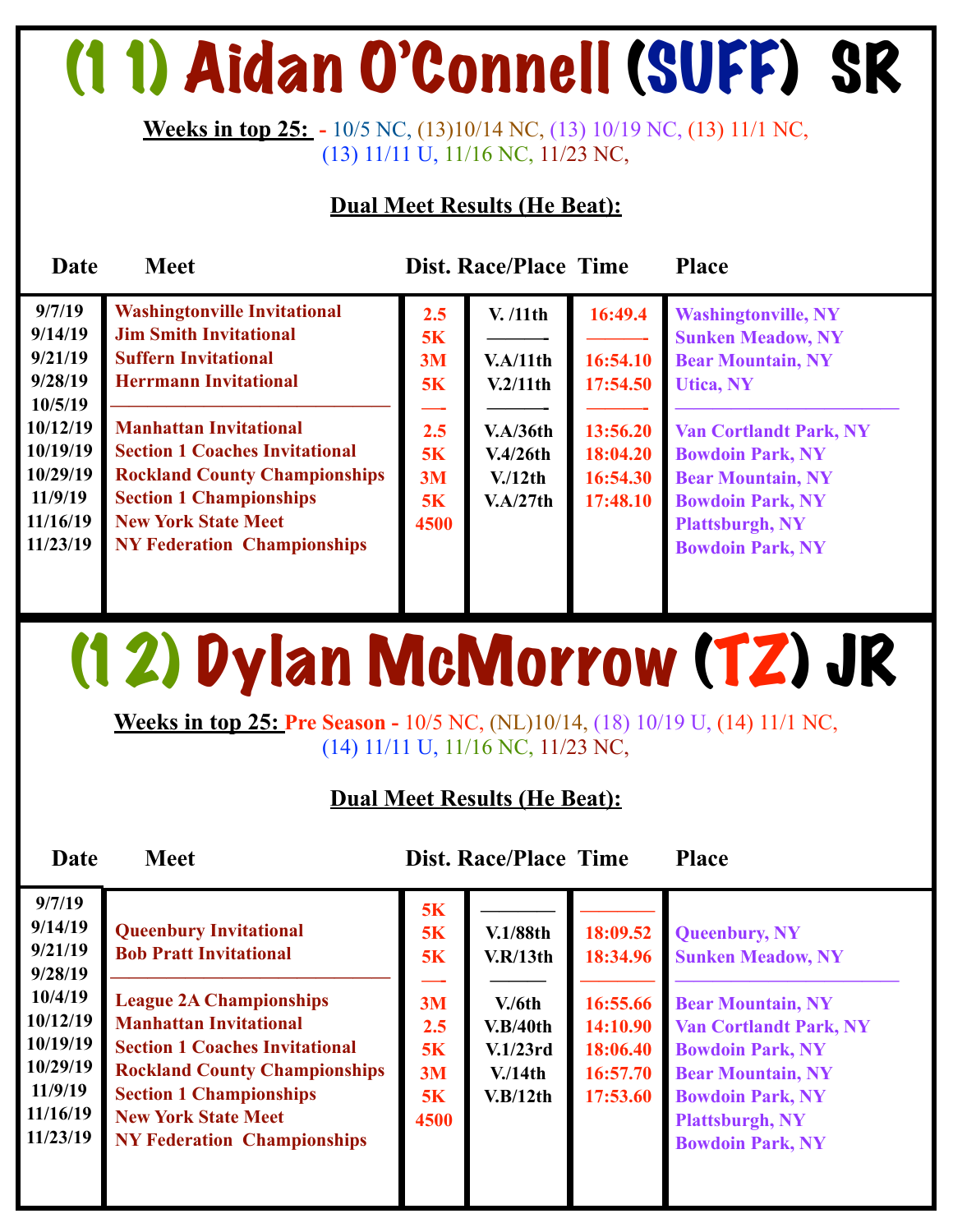### (13) Neil Daterao (SUFF) SOPH

**Weeks in top 25: Pre Season - N**L, 11/1 NC, (12) 11/11 D, 11/16 NC, 11/23 NC,

#### **Dual Meet Results (He Beat):**

| Date                                                                | <b>Meet</b>                                                                                                                                                                                                          |                               | <b>Dist. Race/Place Time</b>                        |                                              | <b>Place</b>                                                                                                                                                         |
|---------------------------------------------------------------------|----------------------------------------------------------------------------------------------------------------------------------------------------------------------------------------------------------------------|-------------------------------|-----------------------------------------------------|----------------------------------------------|----------------------------------------------------------------------------------------------------------------------------------------------------------------------|
| 9/7/19<br>9/14/19<br>9/21/19<br>9/28/19<br>10/5/19                  | <b>Washingtonville Invitational</b><br><b>Jim Smith Invitational</b><br><b>Suffern Invitational</b><br><b>Herrmann Invitational</b>                                                                                  | 3M<br><b>5K</b><br>3M<br>5K   | JV./5th<br><b>JV./32nd</b><br>JV./5th<br>JV/3rd     | 13:28.30<br>20:19.76<br>17:30.80<br>18:45.50 | <b>Washingtonville, NY</b><br><b>Sunken Meadow, NY</b><br><b>Bear Mountain, NY</b><br><b>Utica, NY</b>                                                               |
| 10/12/19<br>10/19/19<br>10/29/19<br>11/9/19<br>11/16/19<br>11/23/19 | <b>Manhattan Invitational</b><br><b>Section 1 Coaches Invitational</b><br><b>Rockland County Championships</b><br><b>Section 1 Championships</b><br><b>New York State Meet</b><br><b>NY Federation Championships</b> | 2.5<br>5K<br>3M<br>5K<br>4500 | JV/6th<br>V <sub>1</sub> /22nd<br>V.8th<br>V.A/40th | 14:13.70<br>17:56.70<br>16:38.30<br>18:08.20 | <b>Van Cortlandt Park, NY</b><br><b>Bowdoin Park, NY</b><br><b>Bear Mountain, NY</b><br><b>Bowdoin Park, NY</b><br><b>Plattsburgh, NY</b><br><b>Bowdoin Park, NY</b> |

### (14) Andrew Kolesar (NR) SR

**Weeks in top 25: -** 10/5 NC, (22)10/14 U, (20) 10/19 NC, (20) 11/1 D, (21) 11/11 U, 11/16 NC, 11/23 NC,

#### **Dual Meet Results (He Beat):**

| 9/7/19   | <b>Red Raider Run</b>                 |      |                       |          | <b>Bear Mountain Park, NY</b> |
|----------|---------------------------------------|------|-----------------------|----------|-------------------------------|
| 9/14/19  |                                       |      |                       |          |                               |
| 9/21/19  | <b>Suffern Invitational</b>           |      |                       |          | <b>Bear Mountain, NY</b>      |
| 9/28/19  | <b>Six Flag Invitational</b>          | 5K   | <b>V.A/58th</b>       | 17:46.00 | <b>Jackson</b> , NJ           |
| 10/4/19  | <b>Scarsdale Invitational</b>         | 3M   | V/47th                | 16:58.00 | <b>Croton Harmon, NY</b>      |
| 10/12/19 | <b>Manhattan Invitational</b>         | 2.5  | V.C/71st              | 14:21.70 | <b>Van Cortlandt Park, NY</b> |
| 10/19/19 | <b>Section 1 Coaches Invitational</b> | 5K   | V.2/42nd              | 18:40.30 | <b>Bowdoin Park, NY</b>       |
| 10/29/19 | <b>Rockland County Championships</b>  | 3M   | V/19 <sub>th</sub>    | 17:14.90 | <b>Bear Mountain, NY</b>      |
| 11/9/19  | <b>Section 1 Championships</b>        | 5K   | V.A/30th              | 17:50.40 | <b>Bowdoin Park, NY</b>       |
| 11/16/19 | <b>New York State Meet</b>            | 4500 | V.A/92nd              | 16:16.90 | <b>Plattsburgh, NY</b>        |
| 11/23/19 | <b>NY Federation Championships</b>    | 5K   | V <sub>1</sub> /220th | 18:38.30 | <b>Bowdoin Park, NY</b>       |
|          |                                       |      |                       |          |                               |
|          |                                       |      |                       |          |                               |
|          |                                       |      |                       |          |                               |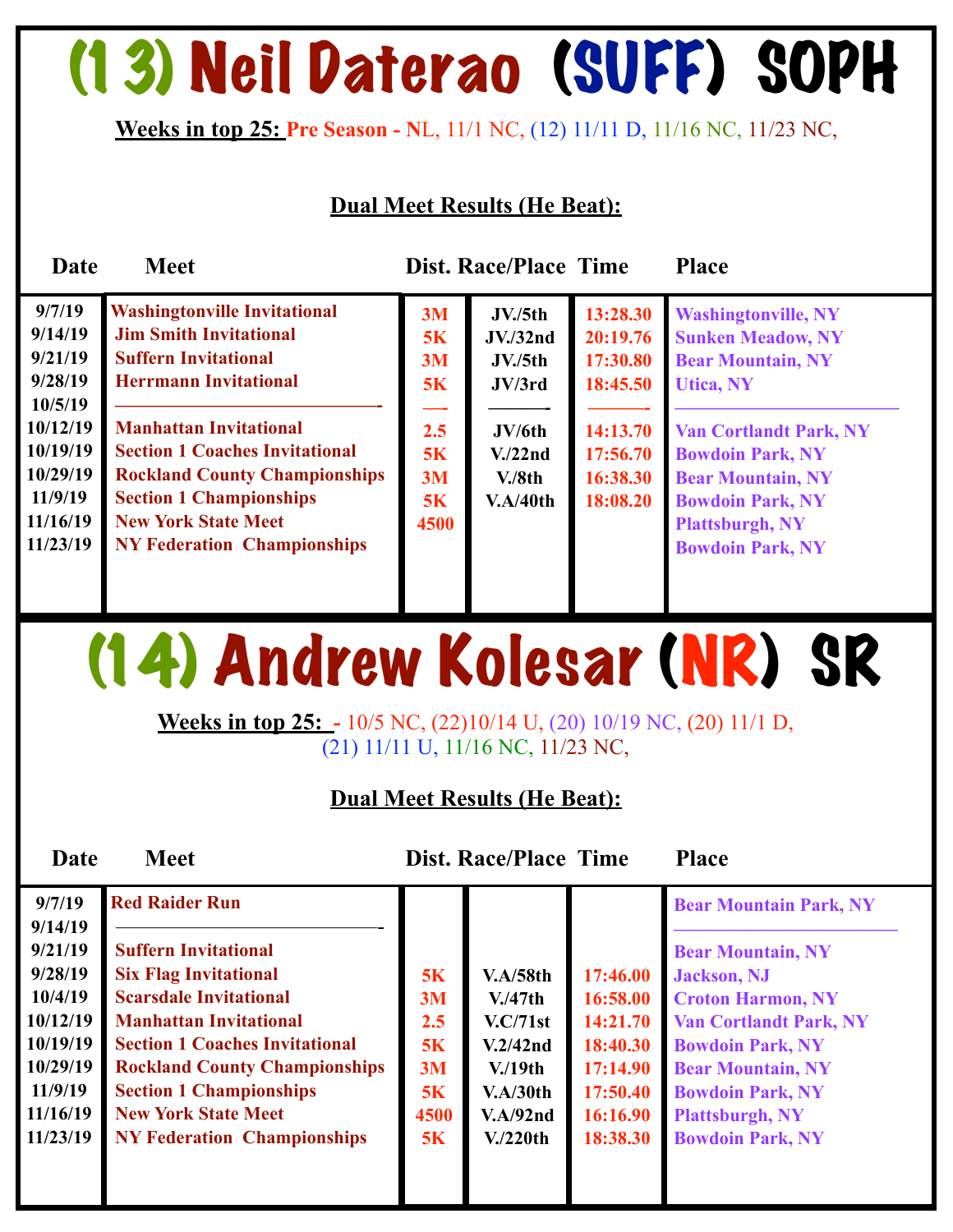### (15) Frankie McKiernan (PR) SR

**Weeks in top 25: -** 10/5 NC, (24)10/14 NC, (24) 10/19 U, (23) 11/1 U, (17) 11/11 U, 11/16 NC, 11/23 NC,

#### **Dual Meet Results (He Beat):**

| Date                                                                                                                          | <b>Meet</b>                                                                                                                                                                                                                                                                                                                                  |                                                       | <b>Dist. Race/Place Time</b>                                                                                       |                                                                                              | <b>Place</b>                                                                                                                                                                                                                                                                  |
|-------------------------------------------------------------------------------------------------------------------------------|----------------------------------------------------------------------------------------------------------------------------------------------------------------------------------------------------------------------------------------------------------------------------------------------------------------------------------------------|-------------------------------------------------------|--------------------------------------------------------------------------------------------------------------------|----------------------------------------------------------------------------------------------|-------------------------------------------------------------------------------------------------------------------------------------------------------------------------------------------------------------------------------------------------------------------------------|
| $9^{1/19}$<br>9/14/19<br>9/21/19<br>9/28/19<br>10/4/19<br>10/12/19<br>10/19/19<br>10/29/19<br>11/9/19<br>11/16/19<br>11/23/19 | <b>Big Purple XC Wave</b><br><b>Suffern Invitational</b><br><b>Gressler XC Run</b><br><b>League 2A Championships</b><br><b>Manhattan Invitational</b><br><b>Section 1 Coaches Invitational</b><br><b>Rockland County Championships</b><br><b>Section 1 Championships</b><br><b>New York State Meet</b><br><b>NY Federation Championships</b> | 5K<br>3M<br>5K<br>3M<br>2.5<br>5K<br>3M<br>5K<br>4500 | V.2/55th<br>V.B/33rd<br>V <sub>1</sub> /7th<br>V.B/107th<br>V.4/57th<br>V/13 <sup>th</sup><br>V.B/14th<br>V.B/82nd | 17:54.70<br>17:55.50<br>17:18.21<br>14:53.10<br>18:46.60<br>16:56.80<br>17:56.00<br>16:37.10 | <b>Warwick, NY</b><br><b>Bear Mountain, NY</b><br><b>White Plains, NY</b><br><b>Bear Mountain, NY</b><br><b>Van Cortlandt Park, NY</b><br><b>Bowdoin Park, NY</b><br><b>Bear Mountain, NY</b><br><b>Bowdoin Park, NY</b><br><b>Plattsburgh, NY</b><br><b>Bowdoin Park, NY</b> |
|                                                                                                                               |                                                                                                                                                                                                                                                                                                                                              |                                                       |                                                                                                                    |                                                                                              |                                                                                                                                                                                                                                                                               |

# (16) Jack McCluskey (SUFF) JR

**Weeks in top 25: -** 10/5 NC, (15)10/14 D, 10/19 NL, 11/1 NC, (23) 11/11 U, 11/16 NC, 11/23 NC,

#### **Dual Meet Results (He Beat):**

| 9/7/19<br><b>Washingtonville Invitational</b><br>9/14/19<br><b>Jim Smith Invitational</b><br>9/21/19<br><b>Suffern Invitational</b><br>9/28/19<br><b>Herrmann Invitational</b><br>10/5/19<br>10/12/19<br><b>Manhattan Invitational</b><br>10/19/19<br><b>Section 1 Coaches Invitational</b><br>10/29/19<br><b>Rockland County Championships</b><br>11/9/19<br><b>Section 1 Championships</b><br>11/16/19<br><b>New York State Meet</b><br>11/23/19<br><b>NY Federation Championships</b> | 3M<br>5K<br>3M<br>5K<br>2.5<br>5K<br>3M<br>5K<br>4500 | JV.A/2nd<br>V.2/14th<br>V.A/74th<br>V.4/67th<br>JV/1st<br>V.A/33rd | 17:12.00<br>17:59.80<br>14:22.60<br>19:04.70<br>17:21.60<br>17:55.00 | <b>Washingtonville, NY</b><br><b>Sunken Meadow, NY</b><br><b>Bear Mountain, NY</b><br>Utica, NY<br><b>Van Cortlandt Park, NY</b><br><b>Bowdoin Park, NY</b><br><b>Bear Mountain, NY</b><br><b>Bowdoin Park, NY</b><br><b>Plattsburgh, NY</b><br><b>Bowdoin Park, NY</b> |
|------------------------------------------------------------------------------------------------------------------------------------------------------------------------------------------------------------------------------------------------------------------------------------------------------------------------------------------------------------------------------------------------------------------------------------------------------------------------------------------|-------------------------------------------------------|--------------------------------------------------------------------|----------------------------------------------------------------------|-------------------------------------------------------------------------------------------------------------------------------------------------------------------------------------------------------------------------------------------------------------------------|
|------------------------------------------------------------------------------------------------------------------------------------------------------------------------------------------------------------------------------------------------------------------------------------------------------------------------------------------------------------------------------------------------------------------------------------------------------------------------------------------|-------------------------------------------------------|--------------------------------------------------------------------|----------------------------------------------------------------------|-------------------------------------------------------------------------------------------------------------------------------------------------------------------------------------------------------------------------------------------------------------------------|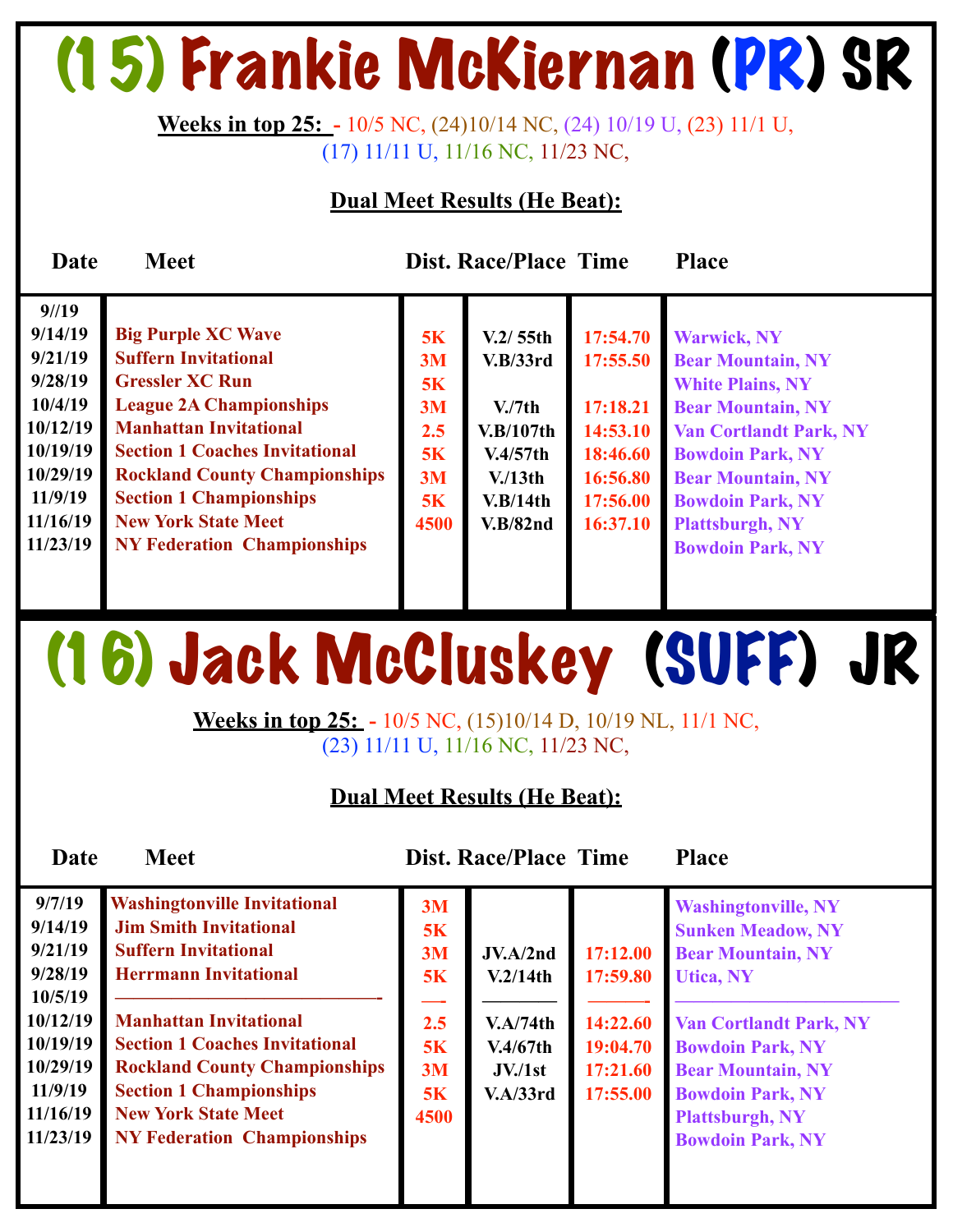### (17) James Hughes (PR) JR

**Weeks in top 25: -** (19)10/14 U, (10) 10/19 D, (NL) 11/1 U, (18) 11/11 U, 11/16 NC, 11/23 NC,

#### **Dual Meet Results (He Beat):**

| Date                                                                                                                    | <b>Meet</b>                                                                                                                                                                                                                                                                                                                                  |                                                       | <b>Dist. Race/Place Time</b>                                                           |                                                                                  | <b>Place</b>                                                                                                                                                                                                                                                                  |
|-------------------------------------------------------------------------------------------------------------------------|----------------------------------------------------------------------------------------------------------------------------------------------------------------------------------------------------------------------------------------------------------------------------------------------------------------------------------------------|-------------------------------------------------------|----------------------------------------------------------------------------------------|----------------------------------------------------------------------------------|-------------------------------------------------------------------------------------------------------------------------------------------------------------------------------------------------------------------------------------------------------------------------------|
| 9/19<br>9/14/19<br>9/21/19<br>9/28/19<br>10/4/19<br>10/12/19<br>10/19/19<br>10/29/19<br>11/9/19<br>11/16/19<br>11/23/19 | <b>Big Purple XC Wave</b><br><b>Suffern Invitational</b><br><b>Gressler XC Run</b><br><b>League 2A Championships</b><br><b>Manhattan Invitational</b><br><b>Section 1 Coaches Invitational</b><br><b>Rockland County Championships</b><br><b>Section 1 Championships</b><br><b>New York State Meet</b><br><b>NY Federation Championships</b> | 5K<br>3M<br>5K<br>3M<br>2.5<br>5K<br>3M<br>5K<br>4500 | V.40 <sub>th</sub><br>$V/10$ th<br>V/101st<br>V.32nd<br>V/17th<br>V.B/16th<br>V.B/77th | 18:10.70<br>17:29.90<br>14:50.10<br>18:12.20<br>17:13.40<br>18:03.70<br>16:30.00 | <b>Warwick, NY</b><br><b>Bear Mountain, NY</b><br><b>White Plains, NY</b><br><b>Bear Mountain, NY</b><br><b>Van Cortlandt Park, NY</b><br><b>Bowdoin Park, NY</b><br><b>Bear Mountain, NY</b><br><b>Bowdoin Park, NY</b><br><b>Plattsburgh, NY</b><br><b>Bowdoin Park, NY</b> |
|                                                                                                                         |                                                                                                                                                                                                                                                                                                                                              |                                                       |                                                                                        |                                                                                  |                                                                                                                                                                                                                                                                               |

### (18) Alex Chamak (CN) SR

**Weeks in top 25: -** 10/5, (16)10/14 U, (14) 10/19 D, (16) 11/1 D, (20) 11/11 U, 11/16 NC, 11/23 NC,

#### **Dual Meet Results (He Beat):**

| 9/7/19<br>9/14/19<br>9/21/19                                                              | <b>Suffern Invitational</b>                                                                                                                                                                                                                                                     | 3M                                        | V.A/20th                                                                                    | 17:14.50                                                             | <b>Bear Mountain, NY</b>                                                                                                                                                                                                    |
|-------------------------------------------------------------------------------------------|---------------------------------------------------------------------------------------------------------------------------------------------------------------------------------------------------------------------------------------------------------------------------------|-------------------------------------------|---------------------------------------------------------------------------------------------|----------------------------------------------------------------------|-----------------------------------------------------------------------------------------------------------------------------------------------------------------------------------------------------------------------------|
| 9/28/19<br>10/4/19<br>10/12/19<br>10/19/19<br>10/29/19<br>11/9/19<br>11/16/19<br>11/23/19 | <b>Gressler XC Run</b><br><b>Scarsdale Invitational</b><br><b>Manhattan Invitational</b><br><b>Section 1 Coaches Invitational</b><br><b>Rockland County Championships</b><br><b>Section 1 Championships</b><br><b>New York State Meet</b><br><b>NY Federation Championships</b> | 5K<br>3M<br>2.5<br>5K<br>3M<br>5K<br>4500 | V.1/7th<br>V <sub>1</sub> /34th<br>V.A/57th<br>V.4/38th<br>V <sub>1</sub> /22nd<br>V.A/44th | 17:55.20<br>16:39.70<br>14:14.10<br>18:22.30<br>17:19.00<br>18:10.00 | <b>White Plains, NY</b><br><b>Croton Harmon, NY</b><br><b>Van Cortlandt Park, NY</b><br><b>Bowdoin Park, NY</b><br><b>Bear Mountain, NY</b><br><b>Bowdoin Park, NY</b><br><b>Plattsburgh, NY</b><br><b>Bowdoin Park, NY</b> |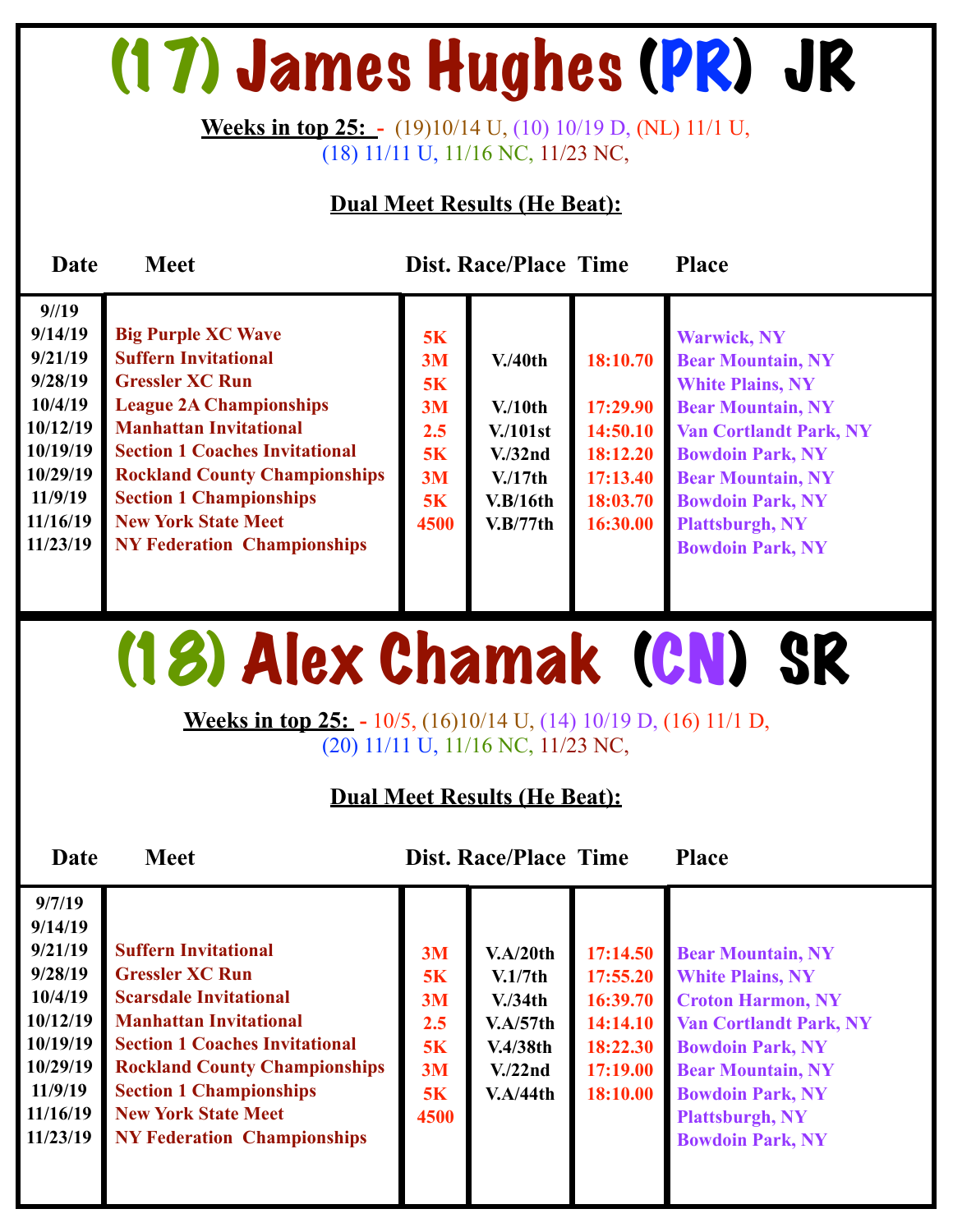# (19) Remy Moreno (CS) SOPH

**Weeks in top 25: -** 10/5 NC, (12)10/14 D, (15) 10/19 U, 11/1 NL, (NL) 11/11 U, 11/16 NC, 11/23 NC,

#### **Dual Meet Results (He Beat):**

| Date                                                                                                                    | <b>Meet</b>                                                                                                                                                                                                                                                                                                |                                                 | <b>Dist. Race/Place Time</b>                                                                    |                                                                                  | <b>Place</b>                                                                                                                                                                                                                                      |
|-------------------------------------------------------------------------------------------------------------------------|------------------------------------------------------------------------------------------------------------------------------------------------------------------------------------------------------------------------------------------------------------------------------------------------------------|-------------------------------------------------|-------------------------------------------------------------------------------------------------|----------------------------------------------------------------------------------|---------------------------------------------------------------------------------------------------------------------------------------------------------------------------------------------------------------------------------------------------|
| 9/19<br>9/14/19<br>9/21/19<br>9/28/19<br>10/5/19<br>10/12/19<br>10/19/19<br>10/29/19<br>11/9/19<br>11/16/19<br>11/23/19 | <b>Big Purple XC Wave</b><br><b>Suffern Invitational</b><br><b>Gressler XC Run</b><br><b>Manhattan Invitational</b><br><b>Section 1 Coaches Invitational</b><br><b>Rockland County Championships</b><br><b>Section 1 Championships</b><br><b>New York State Meet</b><br><b>NY Federation Championships</b> | 5K<br>3M<br>5K<br>2.5<br>5K<br>3M<br>5K<br>4500 | $V_{\cdot}$ /<br>V.2/13th<br>Sop./2nd<br>V.1/4th<br>Sop.A/6th<br>V.2/26th<br>V.44th<br>V.A/42nd | 16:49.70<br>16:56.40<br>17:40.90<br>14:20.50<br>17:59.30<br>18:20.70<br>18:09.40 | <b>Warwick, NY</b><br><b>Bear Mountain, NY</b><br><b>White Plains, NY</b><br><b>Van Cortlandt Park, NY</b><br><b>Bowdoin Park, NY</b><br><b>Bear Mountain, NY</b><br><b>Bowdoin Park, NY</b><br><b>Plattsburgh, NY</b><br><b>Bowdoin Park, NY</b> |
|                                                                                                                         |                                                                                                                                                                                                                                                                                                            |                                                 |                                                                                                 |                                                                                  |                                                                                                                                                                                                                                                   |

# (20) Ryan McDonagh (NAN) JR

**Weeks in top 25: -** 10/5 NC, (17)10/14 D, (21) 10/19 NC, (21) 11/1 U, (15) 11/11 D, 11/16 NC, 11/23 NC,

#### **Dual Meet Results (He Beat):**

| 9/7/19<br>9/14/19<br>9/21/19<br>9/28/19<br>10/4/19<br>10/12/19<br>10/19/19<br>10/29/19<br>11/9/19<br>11/16/19<br>11/23/19 | <b>Somers Big Red Invitational</b><br><b>Big Purple XC Wave</b><br><b>Suffern Invitational</b><br><b>Six Flags</b><br><b>League 2A Championships</b><br><b>Manhattan Invitational</b><br><b>Section 1 Coaches Invitational</b><br><b>Rockland County Championships</b><br><b>Section 1 Championships</b><br><b>New York State Meet</b><br><b>NY Federation Championships</b> | 5K<br>5K<br>3M<br>3M<br>2.5<br>5K<br>3M<br>5K<br>4500 | $V_{\cdot}$<br>V.1/26th<br>V.C/18th<br>V <sub>1</sub> /5th<br>V.D/60th<br>V.3/24th<br>$V/11$ th<br>V.B/22nd | 17:19.60<br>17:16.00<br>16:52.01<br>14:30.60<br>18:38.40<br>16:49.10<br>18:17.40 | <b>Lincolndale, NY</b><br><b>Warwick, NY</b><br><b>Bear Mountain, NY</b><br><b>Bear Mountain, NY</b><br><b>Van Cortlandt Park, NY</b><br><b>Bowdoin Park, NY</b><br><b>Bear Mountain, NY</b><br><b>Bowdoin Park, NY</b><br><b>Plattsburgh, NY</b><br><b>Bowdoin Park, NY</b> |
|---------------------------------------------------------------------------------------------------------------------------|------------------------------------------------------------------------------------------------------------------------------------------------------------------------------------------------------------------------------------------------------------------------------------------------------------------------------------------------------------------------------|-------------------------------------------------------|-------------------------------------------------------------------------------------------------------------|----------------------------------------------------------------------------------|------------------------------------------------------------------------------------------------------------------------------------------------------------------------------------------------------------------------------------------------------------------------------|
|                                                                                                                           |                                                                                                                                                                                                                                                                                                                                                                              |                                                       |                                                                                                             |                                                                                  |                                                                                                                                                                                                                                                                              |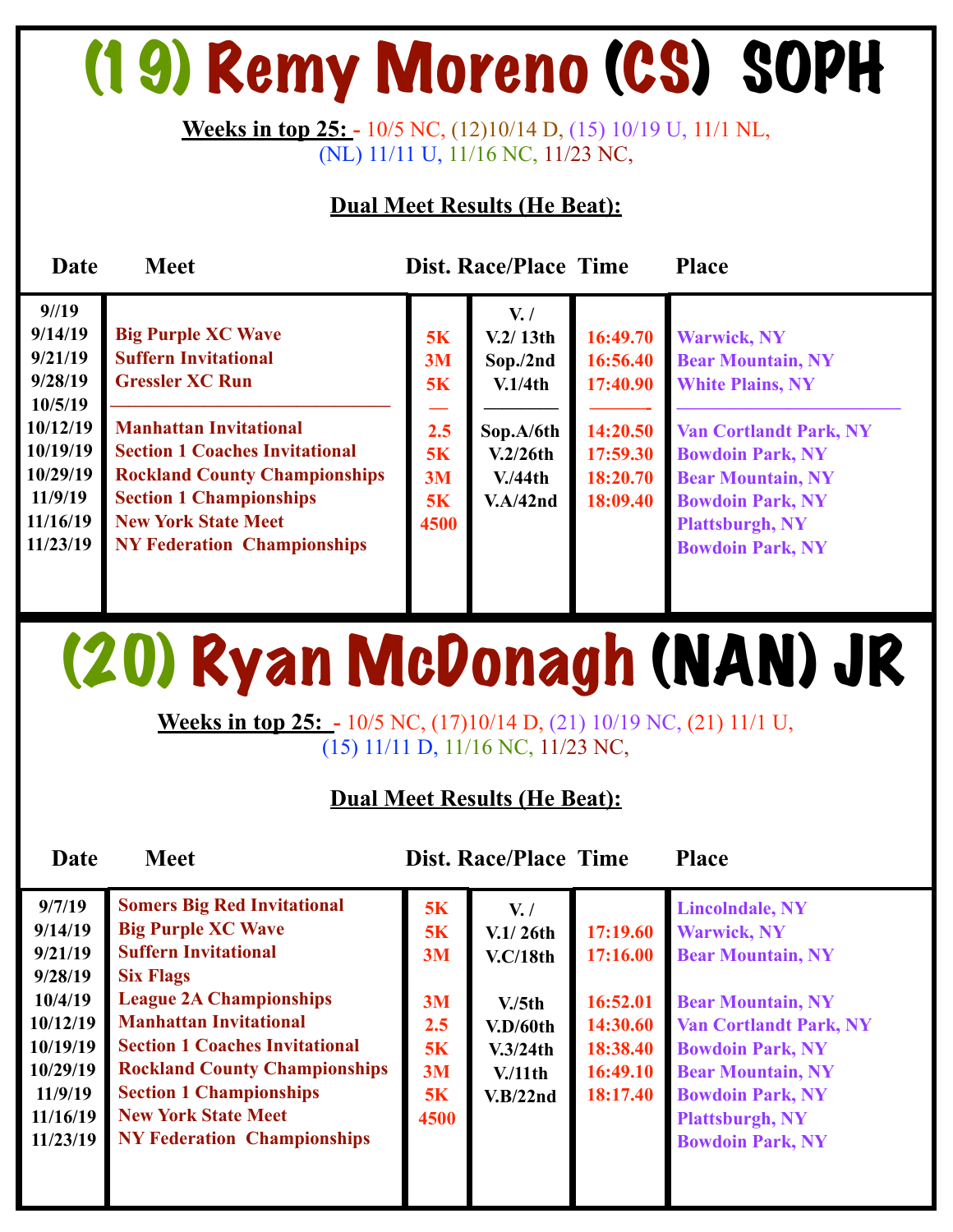### (21) Austin Holmes (TZ) SOPH

#### **Weeks in top 25: Pre Season -** NL, 11/11 NC, 11/16 NC, 11/23 NC,

#### **Dual Meet Results (He Beat):**

| Date                 | <b>Meet</b>                                                                   |                           | <b>Dist. Race/Place Time</b>     |                      | <b>Place</b>                                              |
|----------------------|-------------------------------------------------------------------------------|---------------------------|----------------------------------|----------------------|-----------------------------------------------------------|
| 9/6/19<br>9/14/19    | <b>Red Raider Run</b>                                                         | 3M                        | V. / 13th                        | 17:14.9              | <b>Bear Mountain Park, NY</b>                             |
| 9/21/19<br>9/28/19   | <b>Suffern Invitational</b><br><b>Six Flag Invitational</b>                   | <b>3M5</b><br>$\mathbf K$ | V.C/31st                         | 18:05.40             | <b>Bear Mountain, NY</b>                                  |
| 10/5/19<br>10/12/19  | <b>Scarsdale Invitational</b><br><b>Manhattan Invitational</b>                | 3M<br>2.5                 | V <sub>1</sub> /23rd<br>V.C/55th | 16:28.20<br>14:07.10 | <b>Croton Harmon, NY</b><br><b>Van Cortlandt Park, NY</b> |
| 10/19/19<br>10/29/19 | <b>Section 1 Coaches Invitational</b><br><b>Rockland County Championships</b> | 5K<br>3M                  | V.2/38th                         | 18:27.10             | <b>Bowdoin Park, NY</b><br><b>Bear Mountain, NY</b>       |
| 11/9/19<br>11/16/19  | <b>Section 1 Championships</b><br><b>New York State Meet</b>                  | 5K<br>4500                | V.B/24th                         | 18:21.30             | <b>Bowdoin Park, NY</b><br><b>Plattsburgh, NY</b>         |
| 11/23/19             | <b>NY Federation Championships</b>                                            |                           |                                  |                      | <b>Bowdoin Park, NY</b>                                   |
|                      |                                                                               |                           |                                  |                      |                                                           |

# (22) Ryan Giardina (SUFF) SR

**Weeks in top 25: -** 10/5 NC, (21)10/14 D, (22) 10/19 U, (18) 11/1 U, (16) 11/11 D, 11/16 NC, 11/23 NC,

#### **Dual Meet Results (He Beat):**

| 9/7/19<br>9/14/19<br>9/21/19<br>9/28/19<br>10/5/19                 | <b>Washingtonville Invitational</b><br><b>Jim Smith Invitational</b><br><b>Suffern Invitational</b><br><b>Herrmann Invitational</b>                                                                                  | 3M<br>5K<br>3M<br>5K<br>——           | V. /25th<br>V.Sr/15th<br>V.A/30th<br>V.2/17th     | 17:31.4<br>18:39.12<br>17:39.00<br>18:10.60  | <b>Washingtonville, NY</b><br><b>Sunken Meadow, NY</b><br><b>Bear Mountain, NY</b><br><b>Utica, NY</b>                                                               |
|--------------------------------------------------------------------|----------------------------------------------------------------------------------------------------------------------------------------------------------------------------------------------------------------------|--------------------------------------|---------------------------------------------------|----------------------------------------------|----------------------------------------------------------------------------------------------------------------------------------------------------------------------|
| 1012/19<br>10/19/19<br>10/29/19<br>11/9/19<br>11/16/19<br>11/23/19 | <b>Manhattan Invitational</b><br><b>Section 1 Coaches Invitational</b><br><b>Rockland County Championships</b><br><b>Section 1 Championships</b><br><b>New York State Meet</b><br><b>NY Federation Championships</b> | 2.5<br>5K<br>3M<br><b>5K</b><br>4500 | V.A/82nd<br>V.4/42nd<br>V/16th<br><b>V.A/65th</b> | 14:29.20<br>18:27.10<br>17:06.20<br>18:27.60 | <b>Van Cortlandt Park, NY</b><br><b>Bowdoin Park, NY</b><br><b>Bear Mountain, NY</b><br><b>Bowdoin Park, NY</b><br><b>Plattsburgh, NY</b><br><b>Bowdoin Park, NY</b> |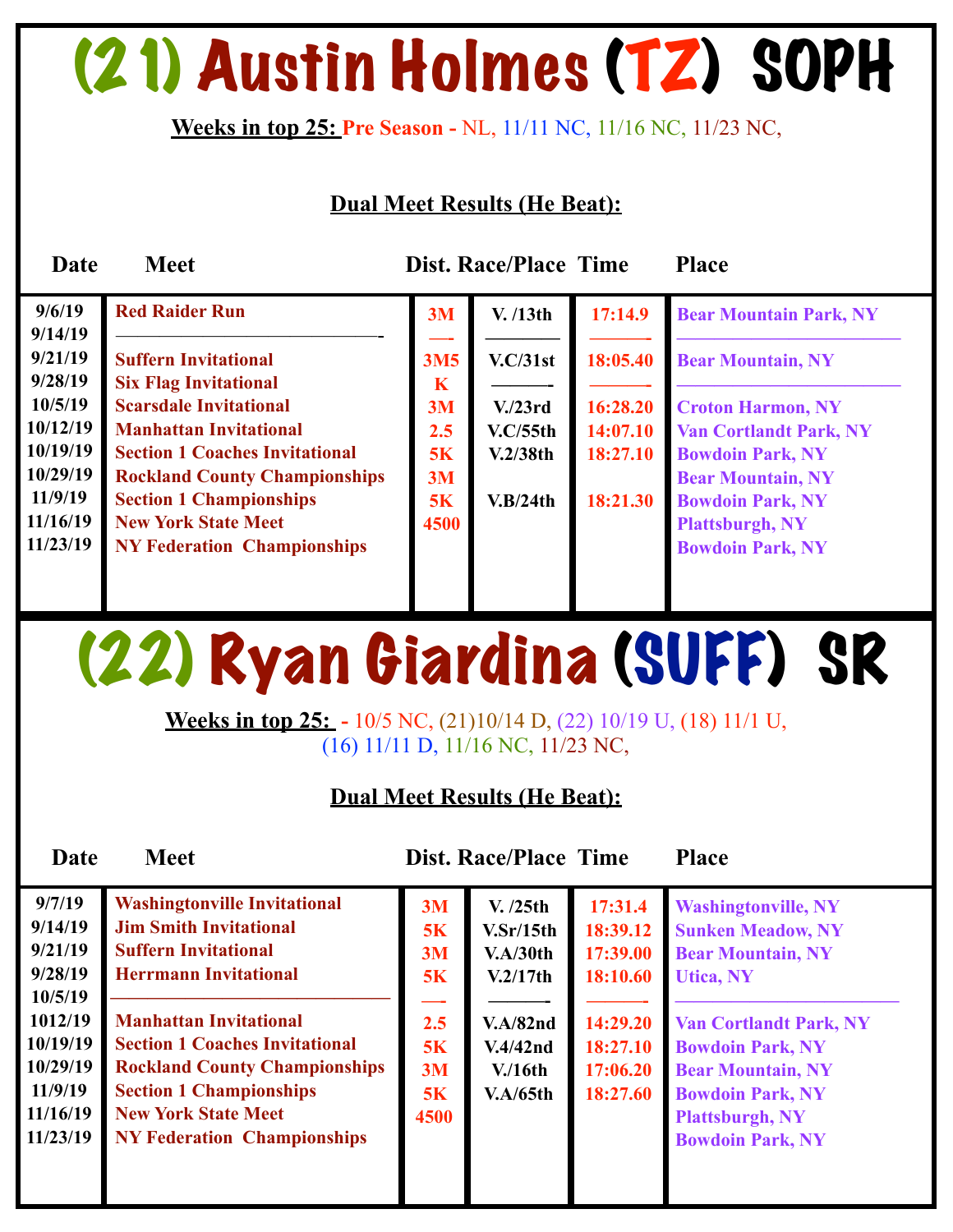### (23) Michael Niero (NR) SOPH

#### **Weeks in top 25: -** NL, 11/16 NC, 11/23 NC,

#### **Dual Meet Results (He Beat):**

| Date               | <b>Meet</b>                           |      | <b>Dist. Race/Place Time</b> |          | <b>Place</b>                  |
|--------------------|---------------------------------------|------|------------------------------|----------|-------------------------------|
| 9/7/19             | <b>Red Raider Run</b>                 | 3M   | JV. /2nd                     | 18:55.60 | <b>Bear Mountain Park, NY</b> |
| 9/14/19<br>9/21/19 | <b>Suffern Invitational</b>           | 3M   | V.C/40th                     | 18:37.00 | <b>Bear Mountain, NY</b>      |
| 9/28/19            | <b>Six Flag Invitational</b>          | 5K   | V.A/81st                     | 18:08.00 | <b>Jackson</b> , NJ           |
| 10/4/19            | <b>Scarsdale Invitational</b>         | 3M   | $JV$ ./2nd                   | 17:17.30 | <b>Croton Harmon, NY</b>      |
| 10/12/19           | <b>Manhattan Invitational</b>         | 2.5  | V.C/94th                     | 14:44.50 | <b>Van Cortlandt Park, NY</b> |
| 10/19/19           | <b>Section 1 Coaches Invitational</b> | 5K   | JV/1st                       | 18:15.50 | <b>Bowdoin Park, NY</b>       |
| 10/29/19           | <b>Rockland County Championships</b>  | 3M   | V <sub>1</sub> /23rd         | 17:22.50 | <b>Bear Mountain, NY</b>      |
| 11/9/19            | <b>Section 1 Championships</b>        | 5K   | V.A/32nd                     | 17:54.30 | <b>Bowdoin Park, NY</b>       |
| 11/16/19           | <b>New York State Meet</b>            | 4500 | V.A/99th                     | 16:31.40 | <b>Plattsburgh, NY</b>        |
| 11/23/19           | <b>NY Federation Championships</b>    | 5K   | $V/169$ th                   | 18:05.00 | <b>Bowdoin Park, NY</b>       |
|                    |                                       |      |                              |          |                               |

### (24) Jack Balk (SUFF) SR

**Weeks in top 25: Pre Season -** NL11/23,

#### **Dual Meet Results (He Beat):**

| 9/7/19<br>9/14/19<br>9/21/19<br>9/28/19<br>10/5/19<br>10/12/19<br>10/19/19<br>10/29/19<br>11/9/19<br>11/16/19<br>11/23/19 | <b>Washingtonville Invitational</b><br><b>Jim Smith Invitational</b><br><b>Suffern Invitational</b><br><b>Herrmann Invitational</b><br><b>Manhattan Invitational</b><br><b>Section 1 Coaches Invitational</b><br><b>Rockland County Championships</b><br><b>Section 1 Championships</b><br><b>New York State Meet</b><br><b>NY Federation Championships</b> | 3M<br><b>5K</b><br>3M<br>5K<br>——<br>2.5<br>5K<br>3M<br>5K<br>4500 | V <sub>1</sub> /3rd<br>V <sub>1</sub> /2nd<br>V <sub>1st</sub><br>V <sub>1</sub> /3rd<br>V.47th<br>V.9th<br>V.41st<br>$V/57$ th | 16:08.30<br>17:16.40<br>16:03.00<br>17:07.30<br>14:03.70<br>17:23.10<br>18:13.30<br>18:24.90 | <b>Washingtonville, NY</b><br><b>Sunken Meadow, NY</b><br><b>Bear Mountain, NY</b><br><b>Utica, NY</b><br><b>Van Cortlandt Park, NY</b><br><b>Bowdoin Park, NY</b><br><b>Bear Mountain, NY</b><br><b>Bowdoin Park, NY</b><br><b>Plattsburgh, NY</b><br><b>Bowdoin Park, NY</b> |
|---------------------------------------------------------------------------------------------------------------------------|-------------------------------------------------------------------------------------------------------------------------------------------------------------------------------------------------------------------------------------------------------------------------------------------------------------------------------------------------------------|--------------------------------------------------------------------|---------------------------------------------------------------------------------------------------------------------------------|----------------------------------------------------------------------------------------------|--------------------------------------------------------------------------------------------------------------------------------------------------------------------------------------------------------------------------------------------------------------------------------|
|                                                                                                                           |                                                                                                                                                                                                                                                                                                                                                             |                                                                    |                                                                                                                                 |                                                                                              |                                                                                                                                                                                                                                                                                |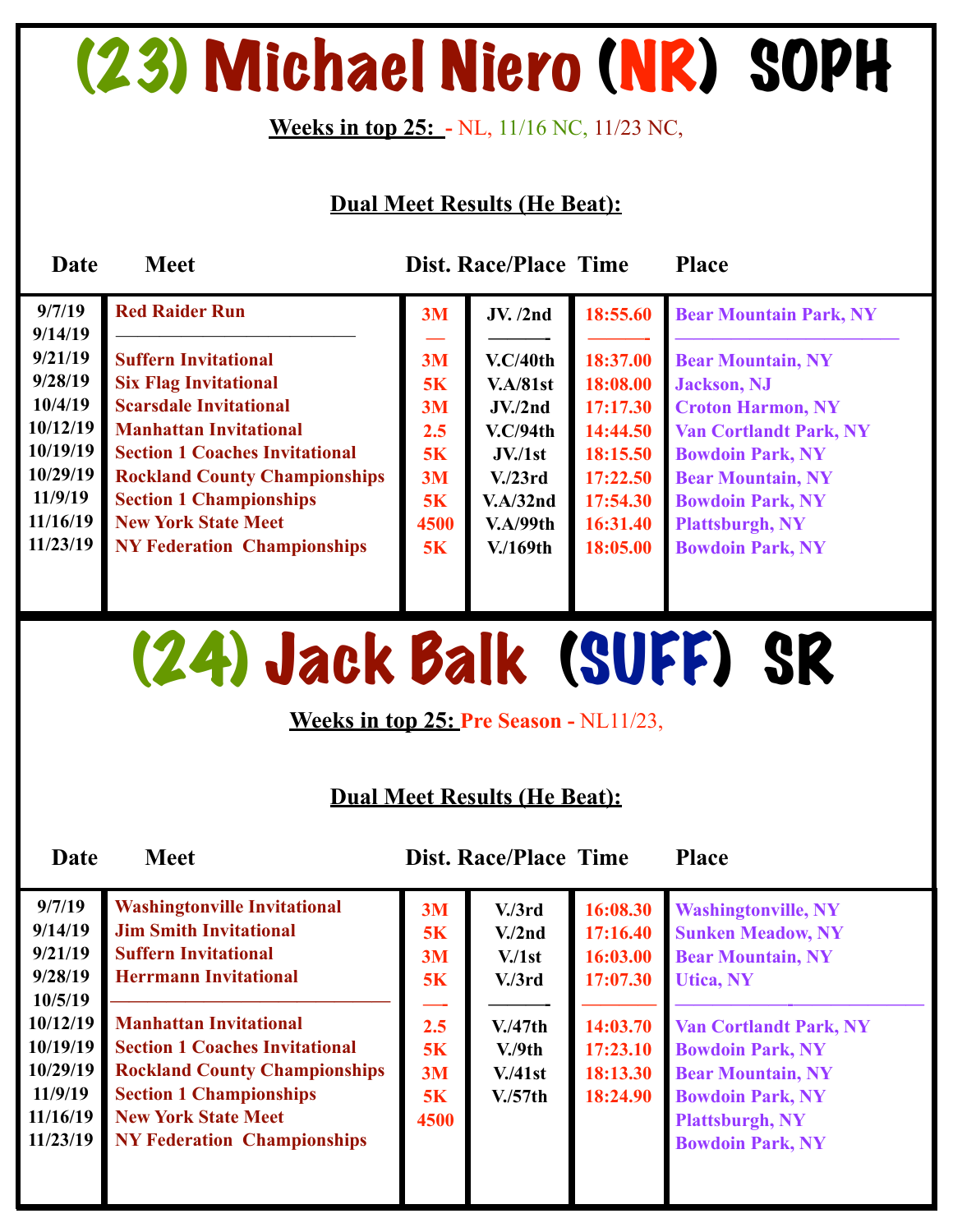### (25) Eduardo Nava (NR) FR

#### **Weeks in top 25: -** NL, 11/16 NC, 11/23 NC,

#### **Dual Meet Results (He Beat):**

| 9/7/19                                                           | <b>Red Raider Run</b>                                                                                                                                                  | 1.xM                            | F. /2nd                                              | 10:34.00                                                 | <b>Bear Mountain Park, NY</b>                                                                                                           |
|------------------------------------------------------------------|------------------------------------------------------------------------------------------------------------------------------------------------------------------------|---------------------------------|------------------------------------------------------|----------------------------------------------------------|-----------------------------------------------------------------------------------------------------------------------------------------|
| 9/14/19<br>9/21/19<br>9/28/19<br>10/4/19<br>10/12/19<br>10/19/19 | <b>Suffern Invitational</b><br><b>Six Flag Invitational</b><br><b>Scarsdale Invitational</b><br><b>Manhattan Invitational</b><br><b>Section 1 Coaches Invitational</b> | 1.xM<br>3200<br>3M<br>2.5<br>5K | V.C/1st<br>V.A/4th<br>V/2nd<br>V.C/2nd<br>V.2/1st    | 10:17.00<br>10:42.00<br>17:41.20<br>14:39.30<br>18:09.50 | <b>Bear Mountain, NY</b><br><b>Jackson</b> , NJ<br><b>Croton Harmon, NY</b><br><b>Van Cortlandt Park, NY</b><br><b>Bowdoin Park, NY</b> |
| 10/29/19<br>11/9/19<br>11/16/19<br>11/23/19                      | <b>Rockland County Championships</b><br><b>Section 1 Championships</b><br><b>New York State Meet</b><br><b>NY Federation Championships</b>                             | 3M<br>5K<br>4500<br>5K          | V <sub>1st</sub><br>V.A/1st<br>V.A/4th<br>$V/195$ th | 17:32.80<br>18:42.50<br>16:47.60<br>18:20.90             | <b>Bear Mountain, NY</b><br><b>Bowdoin Park, NY</b><br><b>Plattsburgh, NY</b><br><b>Bowdoin Park, NY</b>                                |

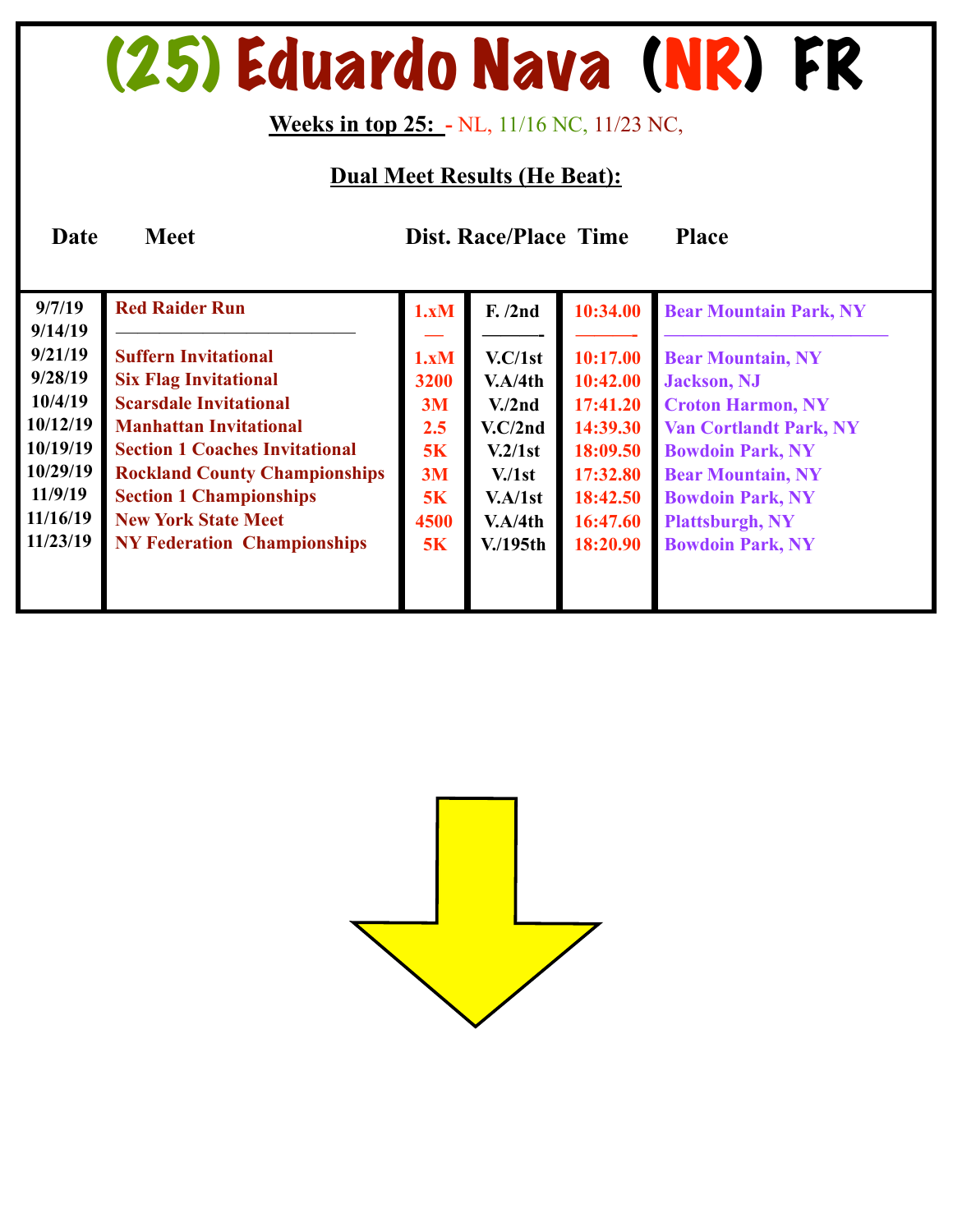# Honorable Mention

### () Michael Nunes (CN) JR

**Weeks in top 25: - (NL), 11/11 NC,** 

#### **Dual Meet Results (He Beat):**

| 9/7/19   |                                       |      |                      |          |                               |
|----------|---------------------------------------|------|----------------------|----------|-------------------------------|
| 9/14/19  |                                       |      |                      |          |                               |
| 9/21/19  | <b>Suffern Invitational</b>           | 3M   | V <sub>1</sub> /32nd | 17:44.60 | <b>Bear Mountain, NY</b>      |
| 9/28/19  | <b>Gressler XC Run</b>                | 5K   |                      |          | <b>White Plains, NY</b>       |
| 10/5/19  | <b>Scarsdale Invitational</b>         | 3M   | V <sub>1</sub> /57th | 17:13.70 | <b>Croton Harmon, NY</b>      |
| 10/12/19 | <b>Manhattan Invitational</b>         | 2.5  | V.96 <sup>th</sup>   | 14:43.80 | <b>Van Cortlandt Park, NY</b> |
| 10/19/19 | <b>Section 1 Coaches Invitational</b> | 5K   | V <sub>1</sub> /70th | 19:08.50 | <b>Bowdoin Park, NY</b>       |
| 10/29/19 | <b>Rockland County Championships</b>  | 3M   | V <sub>1</sub> /31st | 17:41.30 | <b>Bear Mountain, NY</b>      |
| 11/9/19  | <b>Section 1 Championships</b>        | 5K   | V.A/56th             | 18:23.80 | <b>Bowdoin Park, NY</b>       |
| 11/16/19 | <b>New York State Meet</b>            | 4500 |                      |          | <b>Plattsburgh, NY</b>        |
| 11/23/19 | <b>NY Federation Championships</b>    |      |                      |          | <b>Bowdoin Park, NY</b>       |
|          |                                       |      |                      |          |                               |
|          |                                       |      |                      |          |                               |
|          |                                       |      |                      |          |                               |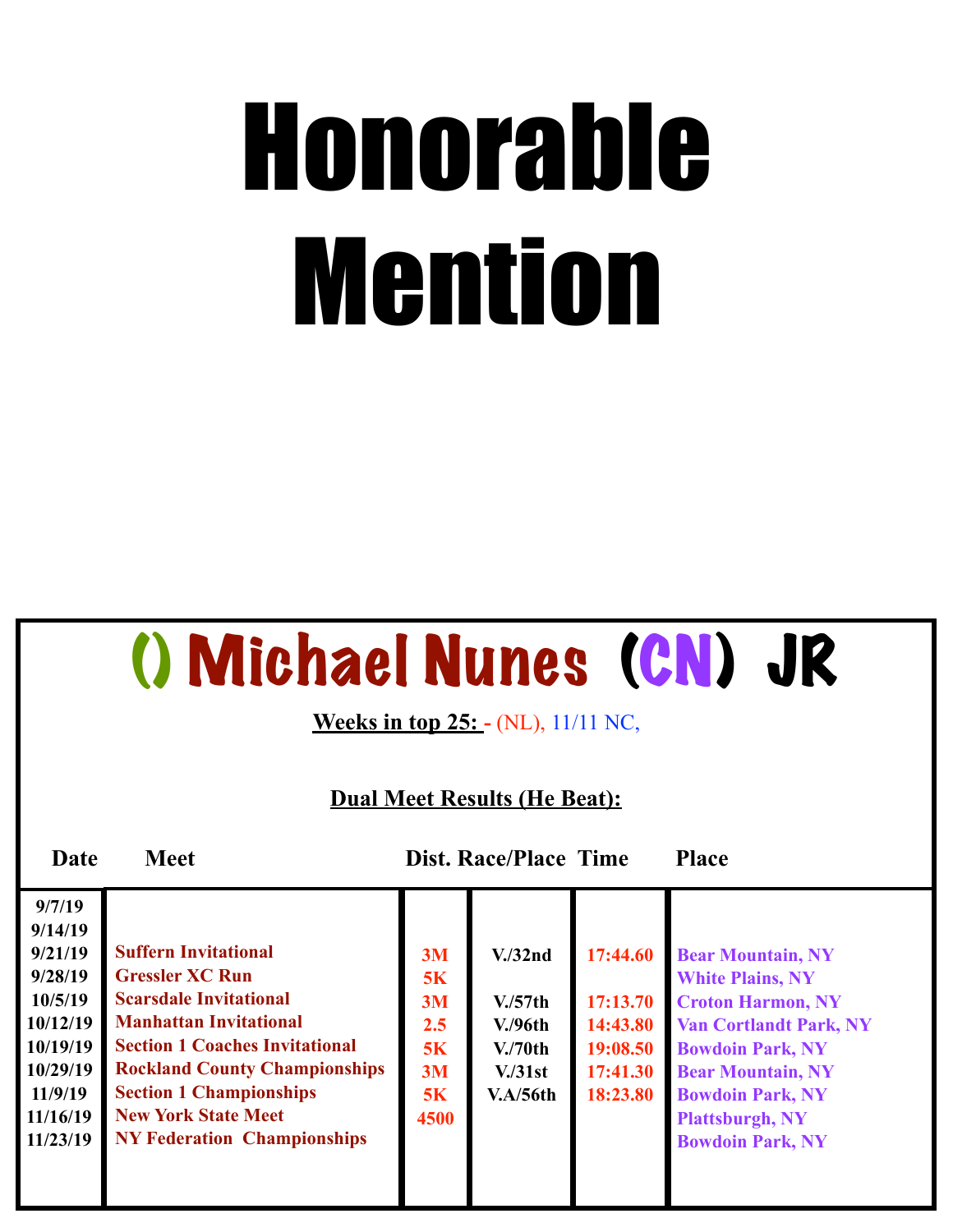# () Ephraim Luba (NY) SOPH

**Weeks in top 25: -** 10/5 NC, (23)10/14 NC, (23) 10/19 U, (NL) 11/11 NC,

#### **Dual Meet Results (He Beat):**

| Date     | <b>Meet</b>                           |      | <b>Dist. Race/Place Time</b> |          | <b>Place</b>                  |
|----------|---------------------------------------|------|------------------------------|----------|-------------------------------|
| 9/7/19   | <b>Red Raider Run</b>                 | 3M   | V. /36th                     | 18:31.30 | <b>Bear Mountain Park, NY</b> |
| 9/14/19  |                                       |      |                              |          |                               |
| 9/21/19  | <b>Suffern Invitational</b>           | 3M   | V.C/28th                     | 17:48.30 | <b>Bear Mountain, NY</b>      |
| 9/28/19  | <b>Gressler XC Run</b>                | 5K   | V.1/12th                     | 18:30.10 | <b>White Plains, NY</b>       |
| 10/4/19  | <b>League 2A Championships</b>        | 3M   | V.8th                        | 17:18.66 | <b>Bear Mountain, NY</b>      |
| 10/12/19 | <b>Manhattan Invitational</b>         | 2.5  | V.A/97th                     | 14:44.60 | <b>Van Cortlandt Park, NY</b> |
| 10/19/19 | <b>Section 1 Coaches Invitational</b> | 5K   | V.3/17th                     | 18:30.20 | <b>Bowdoin Park, NY</b>       |
| 10/29/19 | <b>Rockland County Championships</b>  | 3M   | V.43rd                       | 18:19.60 | <b>Bear Mountain, NY</b>      |
| 11/9/19  | <b>Section 1 Championships</b>        | 5K   | V.B/20th                     | 18:12.90 | <b>Bowdoin Park, NY</b>       |
| 11/16/19 | <b>New York State Meet</b>            | 4500 |                              |          | <b>Plattsburgh, NY</b>        |
| 11/23/19 | <b>NY Federation Championships</b>    |      |                              |          | <b>Bowdoin Park, NY</b>       |
|          |                                       |      |                              |          |                               |
|          |                                       |      |                              |          |                               |

() Dylan Tobin (TZ) SOPH

**Weeks in top 25: Pre Season -** 9/

#### **Dual Meet Results (He Beat):**

| 9/7/19<br>9/14/19   | <b>CHSAA Practice Meet</b><br><b>Queenbury Invitational</b> | 4 <sub>K</sub><br>5K | V. /36th             | 15:57.6  | <b>Van Cortlandt Park, NY</b> |
|---------------------|-------------------------------------------------------------|----------------------|----------------------|----------|-------------------------------|
| 9/21/19             | <b>Bob Pratt Invitational</b>                               | 5K                   | V.R/54th             | 20:19.29 | <b>Sunken Meadow, NY</b>      |
| 9/28/19<br>10/12/19 | <b>Manhattan Invitational</b>                               |                      |                      |          | <b>Van Cortlant Park, NY</b>  |
| 10/19/19            | <b>Section 1 Coaches Invitational</b>                       | 5K                   | <b>JV.1/9th</b>      | 19:10.80 | <b>Bowdoin Park, NY</b>       |
| 10/29/19            | <b>Rockland County Championships</b>                        | 3M                   | V <sub>1</sub> /34th | 17:50.80 | <b>Bear Mountain, NY</b>      |
| 11/9/19             | <b>Section 1 Championships</b>                              | 5K                   | V.B/25th             | 18:25.10 | <b>Bowdoin Park, NY</b>       |
| 11/16/19            | <b>New York State Meet</b>                                  | 4500                 |                      |          | <b>Plattsburgh, NY</b>        |
| 11/23/19            | <b>NY Federation Championships</b>                          |                      |                      |          | <b>Bowdoin Park, NY</b>       |
|                     |                                                             |                      |                      |          |                               |
|                     |                                                             |                      |                      |          |                               |
|                     |                                                             |                      |                      |          |                               |
|                     |                                                             |                      |                      |          |                               |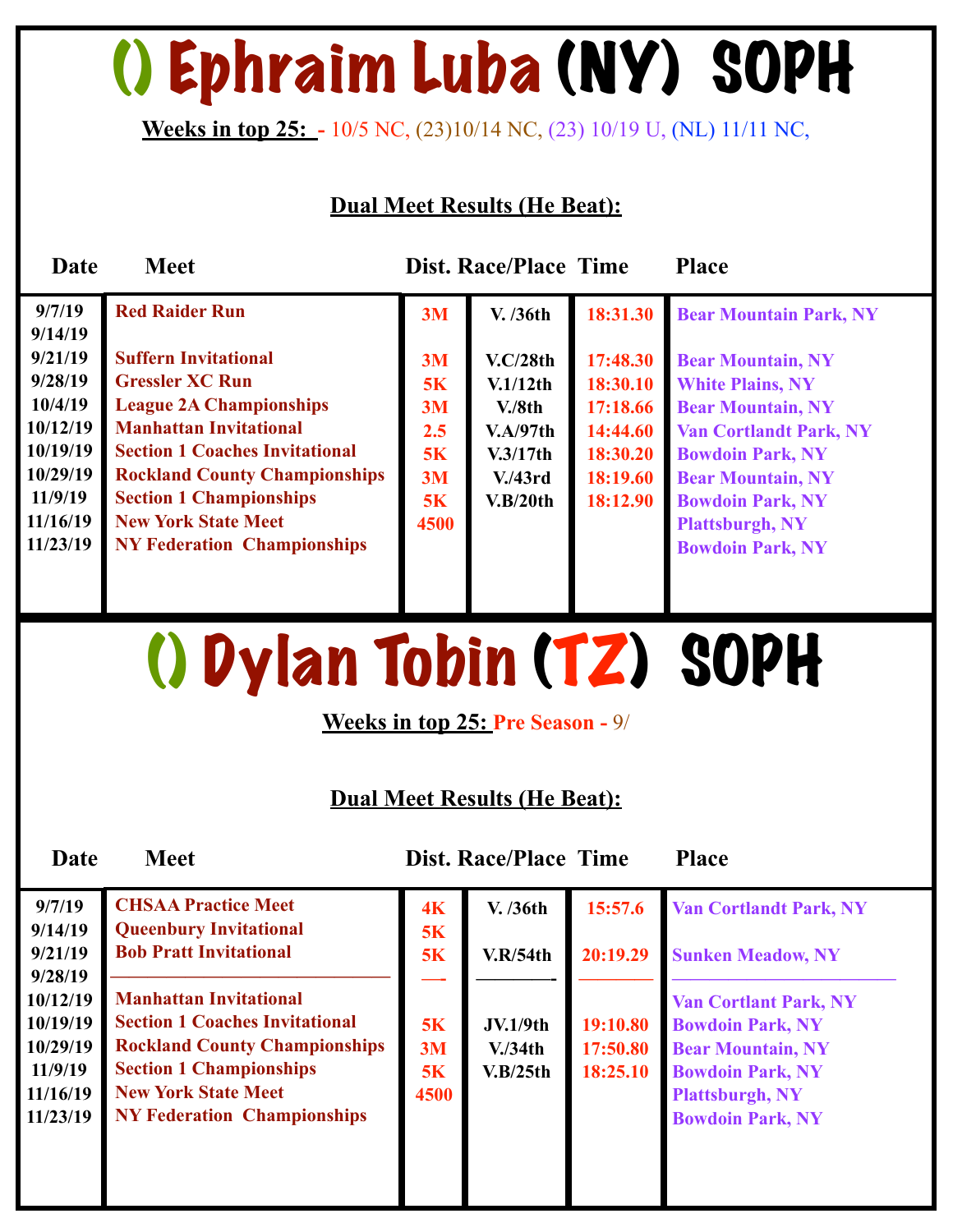### () Robert Royston (NY) SOPH

**Weeks in top 25: Pre Season -** 9/

#### **Dual Meet Results (He Beat):**

| Date     | <b>Meet</b>                           |      | <b>Dist. Race/Place Time</b> |          | <b>Place</b>                  |
|----------|---------------------------------------|------|------------------------------|----------|-------------------------------|
| 9/6/19   | <b>Red Raider Run</b>                 | 3M   | V. /39th                     | 18:49.0  | <b>Bear Mountain Park, NY</b> |
| 9/14/19  |                                       |      |                              |          |                               |
| 9/21/19  | <b>Suffern Invitational</b>           | 3M   | V.C/44th                     | 18:43.90 | <b>Bear Mountain, NY</b>      |
| 9/28/19  | <b>Gressler XC Run</b>                | 5K   | V.1/22nd                     | 19:03.20 | <b>White Plains, NY</b>       |
| 10/4/19  | <b>League 2A Championships</b>        | 3M   | V <sub>1</sub> /24th         | 18:22.36 | <b>Bear Mountain, NY</b>      |
| 10/12/19 | <b>Manhattan Invitational</b>         | 2.5  | V.A/115th                    | 14:58.50 | <b>Van Cortlandt Park, NY</b> |
| 10/19/19 | <b>Section 1 Coaches Invitational</b> | 5K   | V.3/33rd                     | 19:01.10 | <b>Bowdoin Park, NY</b>       |
| 10/29/19 | <b>Rockland County Championships</b>  | 3M   | V <sub>1</sub> /32nd         | 17:47.20 | <b>Bear Mountain, NY</b>      |
| 11/9/19  | <b>Section 1 Championships</b>        | 5K   | V.B/32nd                     | 18:33.90 | <b>Bowdoin Park, NY</b>       |
| 11/16/19 | <b>New York State Meet</b>            | 4500 |                              |          | <b>Plattsburgh, NY</b>        |
| 11/23/19 | <b>NY Federation Championships</b>    |      |                              |          | <b>Bowdoin Park, NY</b>       |
|          |                                       |      |                              |          |                               |
|          |                                       |      |                              |          |                               |

() Ryan Brady (PR) JR

**Weeks in top 25: -** 10/5 NC, (20)10/14 D, (25) 10/19 U, (24) 11/1 U,

#### **Dual Meet Results (He Beat):**

| $9^{1/19}$<br>9/14/19<br>9/21/19<br>9/28/19<br>10/5/19<br>10/12/19<br>10/19/19 | <b>Big Purple XC Wave</b><br><b>Suffern Invitational</b><br><b>Gressler XC Run</b><br><b>League 2A Championships</b><br><b>Manhattan Invitational</b><br><b>Section 1 Coaches Invitational</b> | 5K<br>3M<br>5K<br>3M<br>5K | $V_{\bullet}$ /<br>V.2/53rd<br>V.B/28th<br>V.1/9th<br>V <sub>0</sub> /9th<br>JV <sub>2</sub> /2nd | 17:51.30<br>17:35.60<br>18:13.20<br>17:20.35<br>18:46.10 | <b>Warwick, NY</b><br><b>Bear Mountain, NY</b><br><b>White Plains, NY</b><br><b>Bear Mountain, NY</b><br><b>Van Cortlandt Park, NY</b><br><b>Bowdoin Park, NY</b> |
|--------------------------------------------------------------------------------|------------------------------------------------------------------------------------------------------------------------------------------------------------------------------------------------|----------------------------|---------------------------------------------------------------------------------------------------|----------------------------------------------------------|-------------------------------------------------------------------------------------------------------------------------------------------------------------------|
| 10/29/19<br>11/9/19<br>11/16/19<br>11/23/19                                    | <b>Rockland County Championships</b><br><b>Section 1 Championships</b><br><b>New York State Meet</b><br><b>NY Federation Championships</b>                                                     | 3M<br>5K<br>4500           | V <sub>1</sub> /29th<br>V.B/30th<br>V.B/72nd                                                      | 17:39.90<br>18:29.70<br>16:23.70                         | <b>Bear Mountain, NY</b><br><b>Bowdoin Park, NY</b><br><b>Plattsburgh, NY</b><br><b>Bowdoin Park, NY</b>                                                          |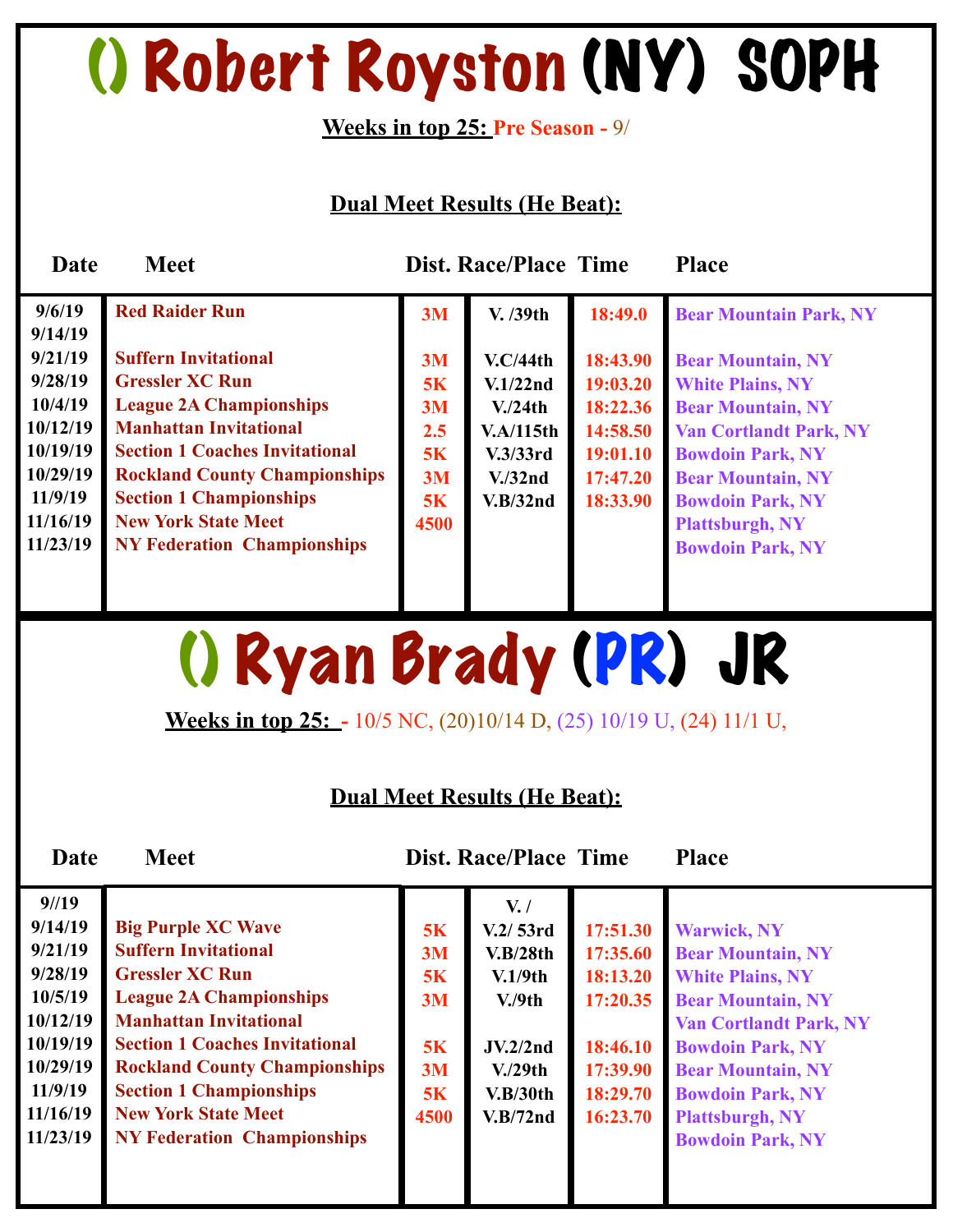### () Mason Mayer (SUFF) FR

#### **Weeks in top 25: -** NL, 11/1 NC, (19) 11/11 D, 11/16 NC,

#### **Dual Meet Results (He Beat):**

| <b>Date</b>                                                                                                               | <b>Meet</b>                                                                                                                                                                                                                                                                                                                                                 |                                                    | <b>Dist. Race/Place Time</b>                                                                                              |                                                                                          | <b>Place</b>                                                                                                                                                                                                                                                                   |
|---------------------------------------------------------------------------------------------------------------------------|-------------------------------------------------------------------------------------------------------------------------------------------------------------------------------------------------------------------------------------------------------------------------------------------------------------------------------------------------------------|----------------------------------------------------|---------------------------------------------------------------------------------------------------------------------------|------------------------------------------------------------------------------------------|--------------------------------------------------------------------------------------------------------------------------------------------------------------------------------------------------------------------------------------------------------------------------------|
| 9/7/19<br>9/14/19<br>9/21/19<br>9/28/19<br>10/5/19<br>10/12/19<br>10/19/19<br>10/29/19<br>11/9/19<br>11/16/19<br>11/23/19 | <b>Washingtonville Invitational</b><br><b>Jim Smith Invitational</b><br><b>Suffern Invitational</b><br><b>Herrmann Invitational</b><br><b>Manhattan Invitational</b><br><b>Section 1 Coaches Invitational</b><br><b>Rockland County Championships</b><br><b>Section 1 Championships</b><br><b>New York State Meet</b><br><b>NY Federation Championships</b> | 1.M<br>1.M<br>1.75<br>5K<br>5K<br>3M<br>5K<br>4500 | F. / 1st<br>F <sub>0</sub> /5th<br>F <sub>1</sub> /7th<br>V/21st<br>F <sub>1</sub> /2nd<br>V.4/35th<br>V/18th<br>V.A/64th | 7:48.50<br>8:05.17<br>10:14.4<br>18:33.30<br>6:16.10<br>18:15.00<br>17:14.20<br>18:27.40 | <b>Washingtonville, NY</b><br><b>Sunken Meadow, NY</b><br><b>Bear Mountain, NY</b><br><b>Utica, NY</b><br><b>Van Cortlandt Park, NY</b><br><b>Bowdoin Park, NY</b><br><b>Bear Mountain, NY</b><br><b>Bowdoin Park, NY</b><br><b>Plattsburgh, NY</b><br><b>Bowdoin Park, NY</b> |
|                                                                                                                           |                                                                                                                                                                                                                                                                                                                                                             |                                                    |                                                                                                                           |                                                                                          |                                                                                                                                                                                                                                                                                |